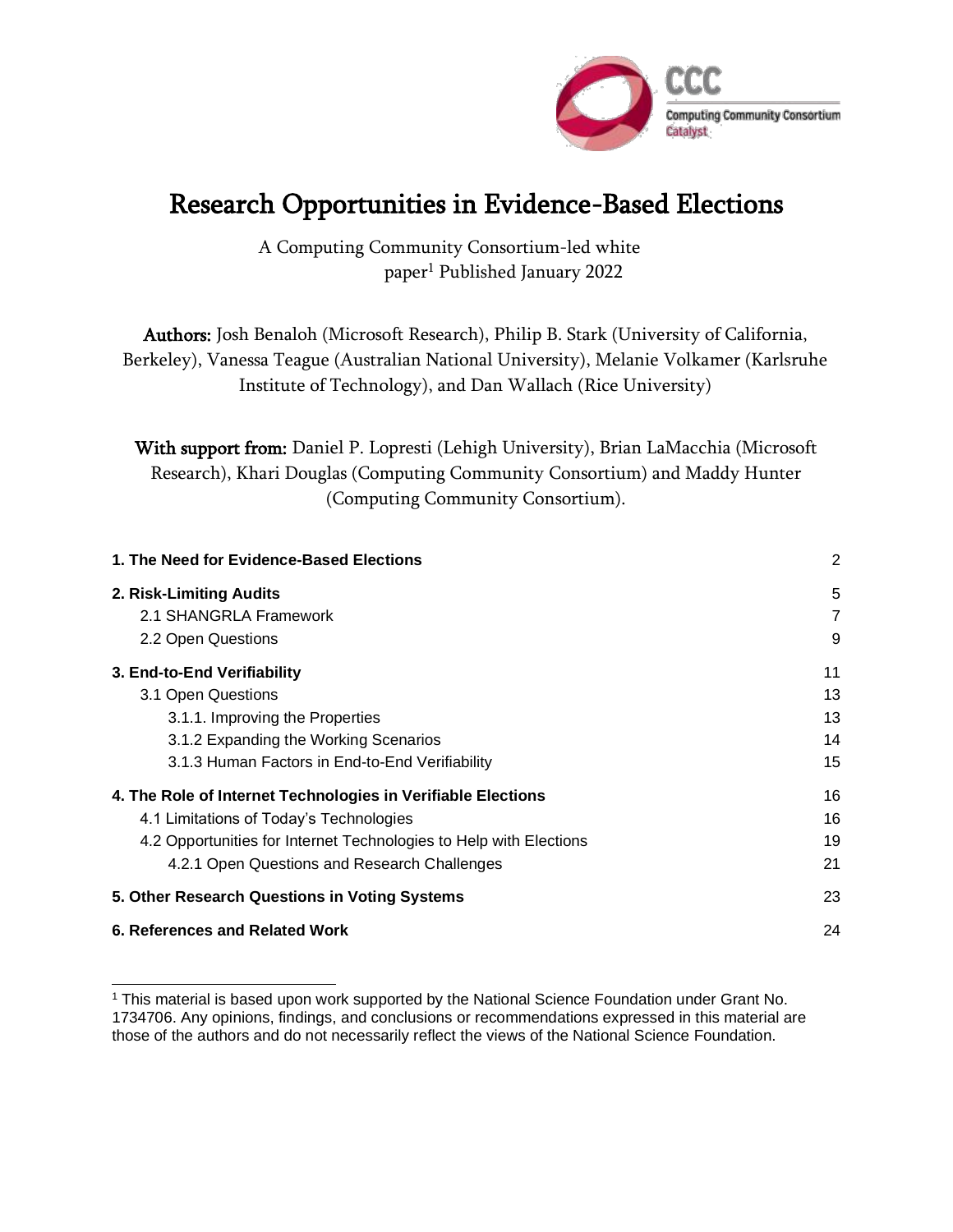#### 1. The Need for Evidence-Based Elections

There is a crisis of confidence today in U.S. elections. Millions of Americans do not believe the announced 2020 presidential election results, and many other recent elections have had vocal doubters. Regardless of the basis of these concerns, our current electoral system fails to provide convincing evidence that the reported results reflect the will of the eligible voters who participated in the election. Electoral processes need to produce evidence that the election outcome is correct. Here, we discuss several emergent technologies that can enable evidence-based elections—elections that provide convincing public evidence that the reported outcomes are indeed correct (Stark & Wagner, 2012, Appel & Stark, 2020). The primary technologies which can be brought forward are (1) well-curated hand-marked paper ballots with *risk-limiting audits* (discussed in Section 2) and (2) cryptographic *end-to-end* verifiability (Section 3). The former creates public evidence that the reported outcome agrees with what an accurate tabulation of the votes would yield, and the latter allows voters to verify for themselves that their votes have been correctly included and that all publicly posted votes were tabulated correctly. These technologies have not yet been widely deployed and there are many opportunities for the research community to improve their form and function in order to enable evidence-based elections; for instance, (1) how to effectively deploy these technologies, (2) how to apply these technologies in particular to complex voting scenarios, (3) how to make these technologies usable and understandable for all, (4) and how to translate the trustworthiness created by these technologies into public trust in election results.

Unfortunately, there is not necessarily a connection between the *trustworthiness* of an election and the public *trust* it receives. But we can provide evidence that can be checked by candidates, media outlets, interest groups, and voters themselves rather than just asking voters to trust election officials, processes, and equipment. In many modern democracies, elections for representative assemblies are conducted with paper ballots placed into a public urn or ballot box. The voting process is intuitive and based on simple technologies, but some trust must be vested in the observers of the count; therefore, paper ballot custody is critically important, but few, if any voters can check whether the chain of custody was broken or watch the entire count, let alone visit every poll site across the country.

Electronic electoral processes can introduce additional components that may or may not be trustworthy. Thus, elections must ensure *software independence* (Rivest and Wack 2008),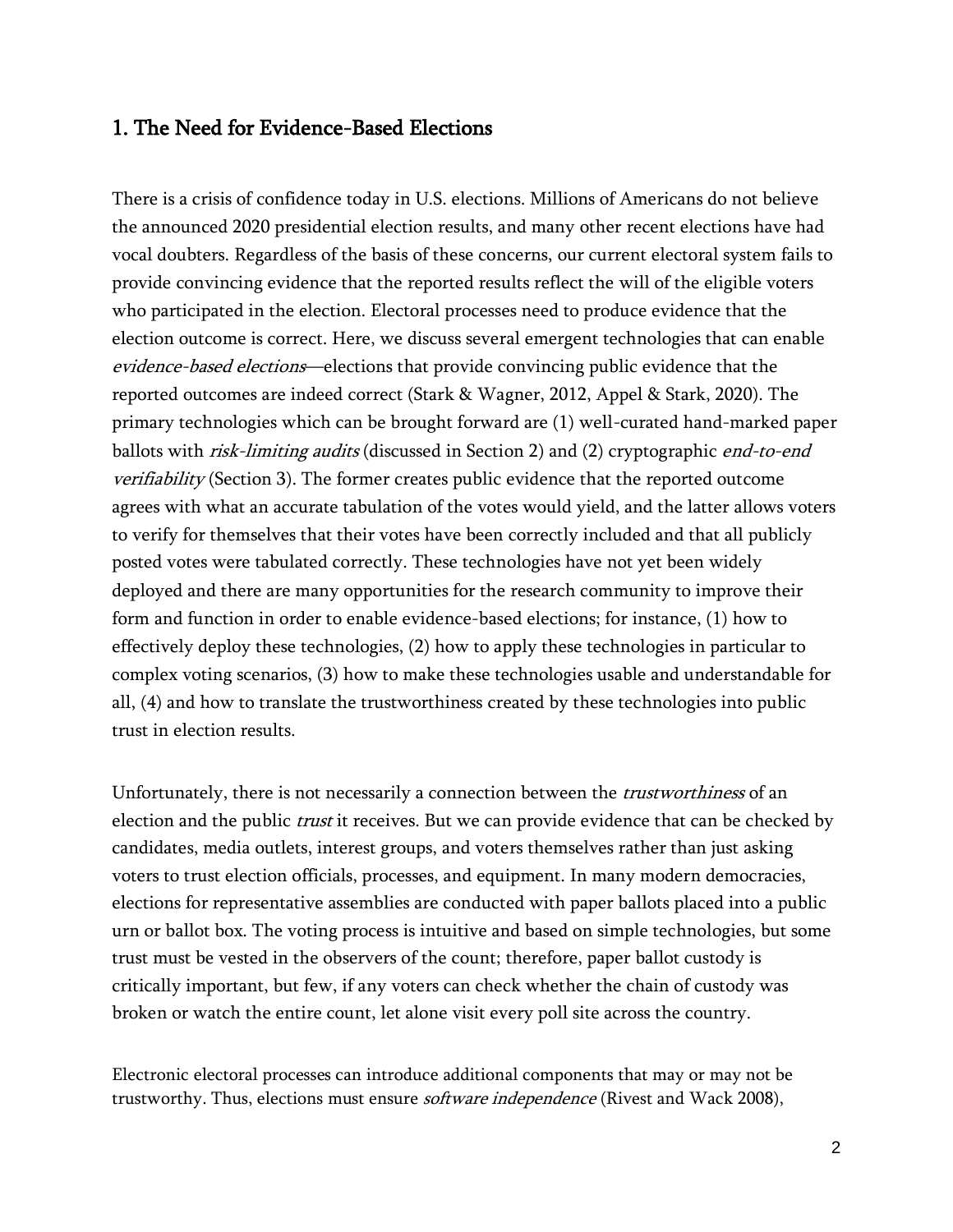which means that an undetected error in the software cannot produce an undetectable change in the election outcome. Strong software independence requires *recovery* (resilience in the face of tampering) as well as detection. Without software independence there is no hope of producing evidence that the outcome is right. Software independence is a more subtle notion than it might seem at first glance, partly because of the difficulty of defining "detectable," but suitable definitions can be generalized to include *hardware independence* and independence from election personnel—whether inadvertent or malicious (Jamroga et al., 2022). Who is in a position to "detect" problems and whether the evidence of problems is public are also key, leading to the notion of *contestability* of an election system (Appel et al., 2020)?

There are several ways to expand the notion of evidence-based elections. Accountability ensures that when an error is detected it is possible to learn who or what caused it. *Dispute* resolution ensures that false alarms can be distinguished from genuine problems and that observed problems are taken seriously.

Electoral processes should also provide tamper evidence: the means for voters and observers to detect deliberate or accidental errors or fraud (at least if such problems altered the electoral outcome). However, *detectability* of fraud and tampering does not ensure *detection*. Actual detection requires action and may be probabilistic and/or depend upon assumptions e.g., about voter behavior.

Open-source software, while often desirable, is insufficient to ensure trustworthiness. Source disclosure and licensing do not ensure that software is free from defects, and it is difficult to provide voters and observers convincing evidence that the software actually running on a voting device matches the claimed source. The same holds for evaluating and certifying the software, which is often desirable but insufficient to ensure trustworthiness.

The various available election technologies—paper ballots, physical security, cryptographic verification, statistical audits—are all able to produce evidence about votes and election outcomes, but under different assumptions about who or what needs to be trusted and for what purpose.

A well-designed system does not require the public to choose one trust model or the other: it can implement both. See, for instance STAR-Vote and ElectionGuard in Bell et al. (2013),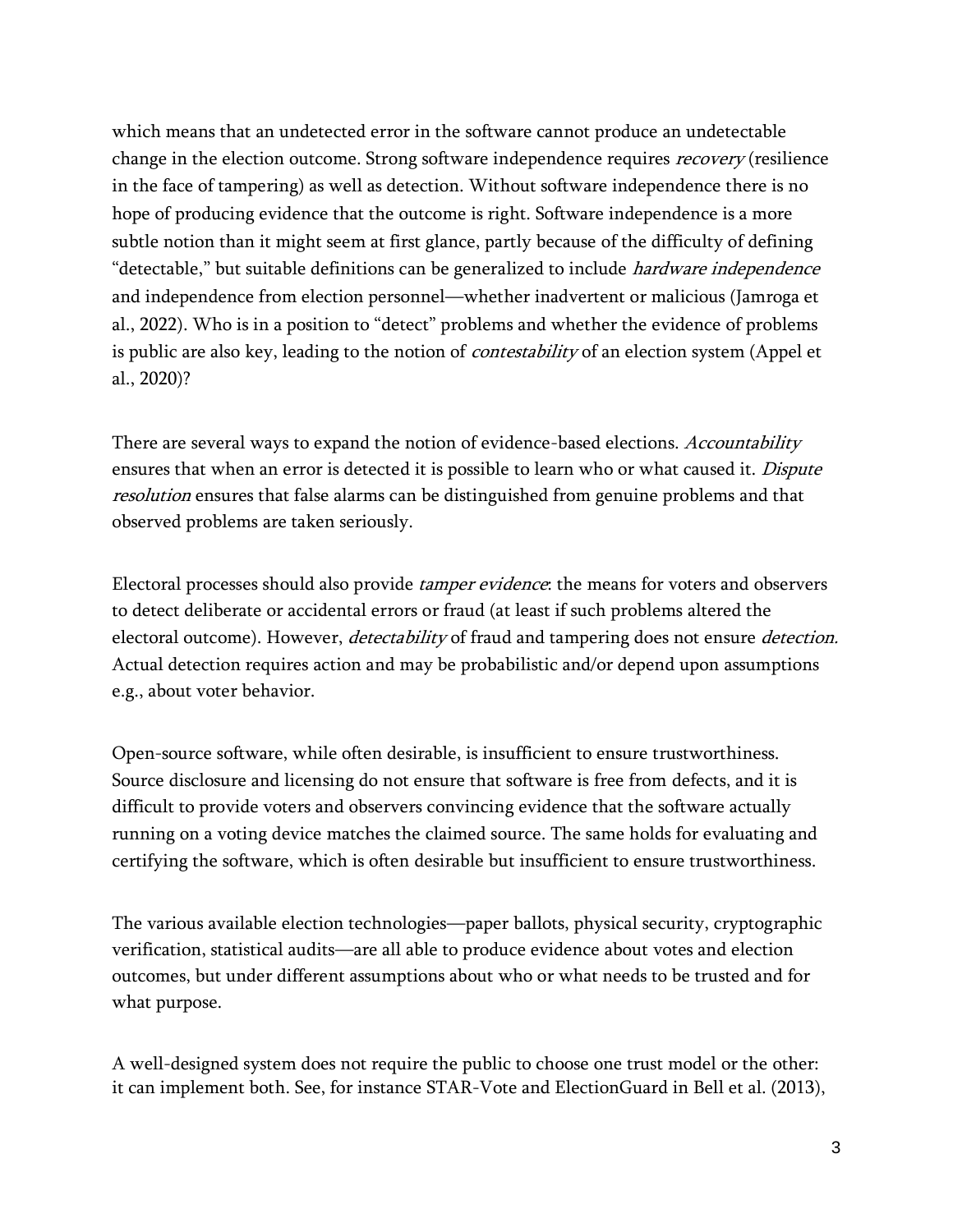Burt (2019), and Chaum et. al (2008). The effective combination of different forms of evidence is an important direction for research.

Additionally, vote anonymity, or the secret ballot, is a precondition for free public elections. It defends against coercion and vote-buying. Both paper-based evidence trails (e.g., for recounts and risk-limiting audits) and cryptographic evidence trails (i.e., end-to-end verifiability) need to be implemented carefully to ensure ballot secrecy. In the case of cryptography, extra care must also be taken to ensure that voters cannot produce evidence of how they voted, even when the system does not expose it. (This property is called *receipt* freeness. Read more in [Tuinstra & Benaloh \[1994\]\).](http://paperpile.com/b/OI1hgF/Ubn9) Evidence and privacy are in tension in elections, but it is not impossible to provide both (Bernhard et al., 2017).

Elections also vary greatly from state to state in the U.S. and from country to country. A solution that works well for a few simple first-past-the-post races may not work at all for instant runoff voting, for a jurisdiction with dozens of contests on one ballot, or for a country with a parliamentary electoral system. In Canadian parliamentary elections, votes are cast on paper and counted by hand—this simple transparent process would not be feasible in much of the U.S. because a single US election typically involves many contests and referenda. Criteria and priorities vary too: in the US, voting is optional; in Australia, it is compulsory; and in Switzerland and Germany, not only is it important to maintain privacy of votes, but the identities of those who voted must also be kept private, making it much more complicated to produce evidence that eligibility determinations were accurate.

Research therefore needs to expand knowledge along several axes:

- Different people accept different types of evidence or are willing to trust different people. Therefore, it is useful to diversify the types of evidence and distribute the trust base. In the U.S., it is currently very difficult (or impossible) to refute false claims that vote counts are inaccurate.
- Different countries (and states) run different types of elections using different social choice functions. Therefore, it is useful to expand the types of elections and social choice functions for which good evidence can be produced.
- In different contexts, different criteria are prioritized, such as verifiability, usability, accountability, convenience, and ballot secrecy. Therefore, it is useful to expand the sets of options that are possible, though no system is likely to meet all desiderata.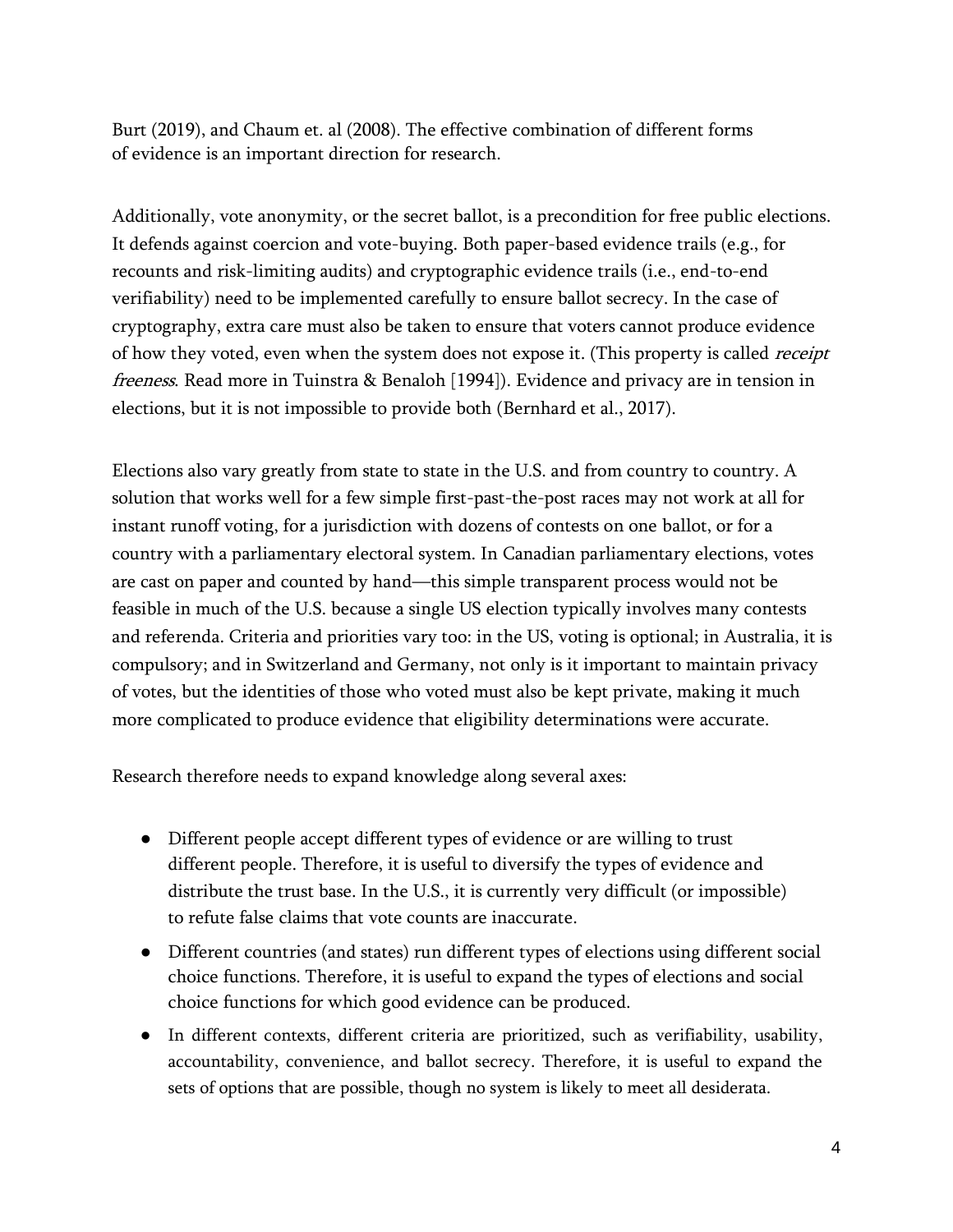This white paper offers an overview of technologies that can address the lack of sufficient evidence in current elections and describes numerous research questions related to these technologies. It is not intended to provide detailed, self-contained descriptions of these technologies; instead, it gives just enough of an explanation to provide the context required to describe the many opportunities for new research to make evidence-based elections more available and viable.

# 2. Risk-Limiting Audits

A risk-limiting audit (RLA) is any procedure with a known minimum chance of correcting the reported electoral outcome if the reported electoral outcome is wrong—that is, if the reported winner(s) did not really win—and zero chance of altering a correctly reported outcome. No procedure can offer such guarantees unless there is a trustworthy record of the vote the procedure can rely on. (To establish that the record is trustworthy generally requires the election to have been conducted well in terms of ballot accounting, eligibility determinations, etc., as well as passing an additional step of scrutiny called a *compliance* audit. See Appel & Stark [2020]).

RLAs frame audits as statistical hypothesis tests. The "null" hypothesis is that the reported outcome is incorrect, i.e., that one or more reported winners did not really win. An RLA terminates either by finding strong statistical evidence that the null hypothesis is false that every reported winner did in fact win—or by conducting a full manual tabulation of the votes, which reveals the true winners if the paper trail is trustworthy. The chance a RLA stops without a full manual tabulation when one or more outcomes is wrong is at most the risk limit. Typical risk limits are 1%, 5%, and 10%.

RLAs can use samples drawn either at the ballot level (sampling individual ballots) or the batch level (sampling physically identifiable groups of ballots, such as the ballots cast in a particular precinct or tabulated using a particular machine). Samples can be drawn with or without replacement. They can be drawn without stratification, or the population of ballots can be divided into strata, with independent samples drawn from different strata. Samples can be drawn with equal weight or using a method such as probability proportional to a measure of "size." Using smaller batches in RLAs typically decreases the workload when contest outcomes are correct. Of course, when contest outcomes are incorrect, RLAs,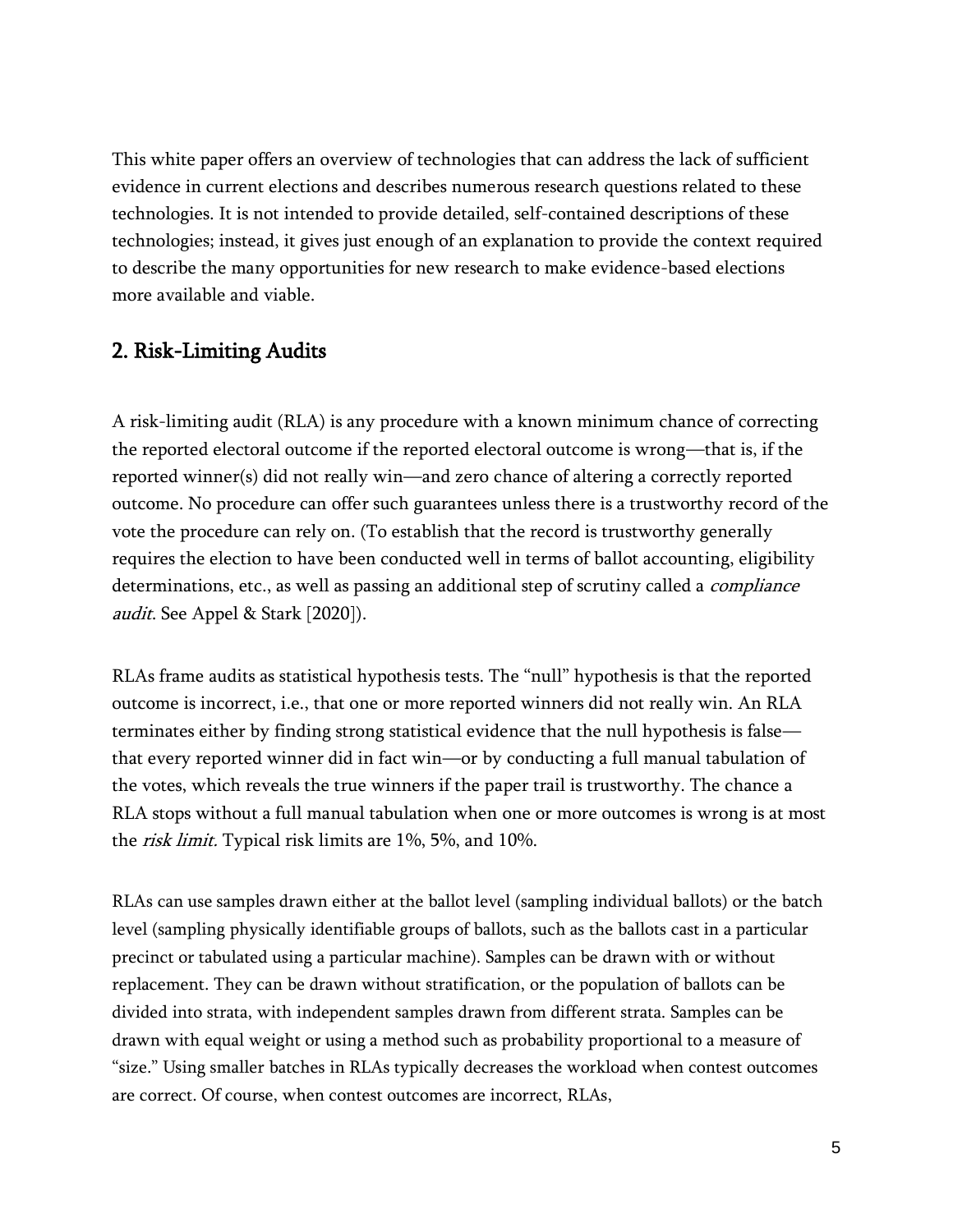regardless of their sampling strategy, are supposed to lead to a full hand tabulation with high probability.

There are two general strategies for RLAs: *polling* and *comparison. Polling* RLAs involve manually reading the votes from randomly selected ballots or batches of ballots. Comparison audits additionally involve comparing that human interpretation to how the voting system tabulated the same ballots. There are ways of combining the two approaches in the same audit (Ottoboni et al., 2018 [SUITE]).

It has become standard to use *sequential* hypothesis tests<sup>2</sup> in RLAs, that is, methods that control the significance level but allow the sample to be expanded at will as long as the null hypothesis has not been rejected.

Using sequentially valid tests allows auditors to start with a sample size that is expected to suffice if the reported tabulation is accurate, then expand the sample size incrementally (potentially to a full hand tabulation) if the initial sample does not provide sufficiently strong evidence that the reported winner(s) really won.

Risk-limiting audits and recounts provide trustworthy evidence about electoral outcomes only if the paper trail is a trustworthy record of voters' expressed votes. That requires the paper records to have been properly produced and protected—and evidence that they were. Aspects of recounts and audits that must be observed for them to merit trust vary, but at a minimum, there must be evidence that every eligible voter had the opportunity to vote and that the paper trail includes every validly cast vote and no others. In turn, that requires evidence about eligibility determinations, chain of custody, ballot accounting, pollbook reconciliation, and so on. No audit procedure can limit the risk that an incorrect result will become final unless there is a trustworthy record of voters' expressed votes (see Appel et al. [2020] for a discussion of *expressed* votes). Otherwise, even a full manual tabulation might not show the true outcome.

To draw a random sample of ballots, RLAs generally require a trustworthy *ballot manifest*, a detailed description of how the ballots are stored. For instance, a ballot manifest might say,

 $2$  Sequential tests were first developed in the 1940s by Wald (1945). More recent sequential tests generally follow from Ville's Inequality (Ville, 1939), which states that the chance a nonnegative martingale *ever* exceeds a given multiple of its mean is at most the reciprocal of that multiple.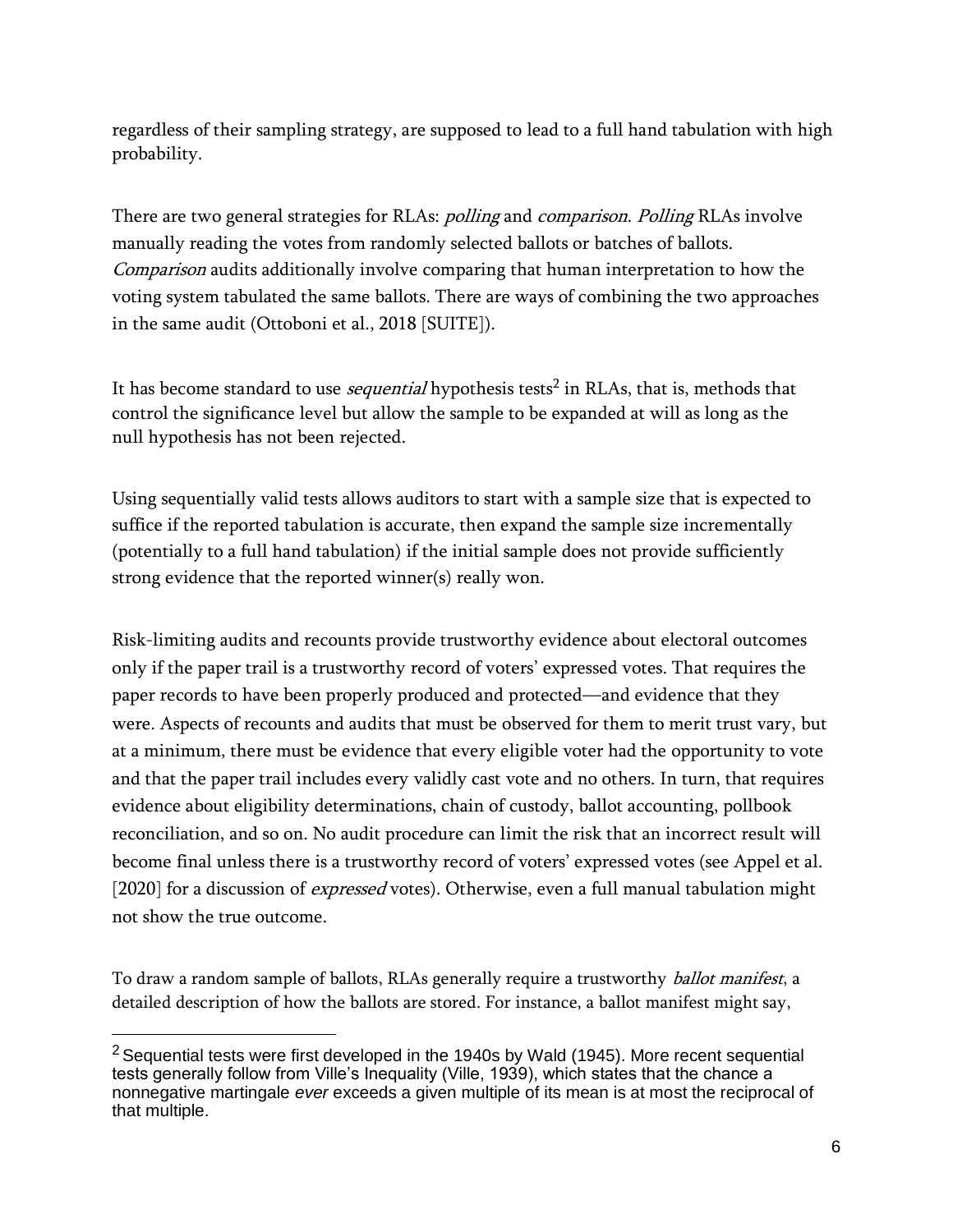"there are N ballots in all, stored in M containers, labeled 1 to M. Container 1 has  $N_1$  ballots, container 2 has  $N_2$  ballots, ..." The ballot manifest should be derived by physical accounting, without relying on the voting system. There are RLA methods that do not require ballot manifests for sampling (e.g., methods that use Bernoulli sampling [Ottoboni et al., 2018]), but absent control on the number of ballots and how ballots are stored, little can be said about whether a reported result is correct. Audit methods have to accommodate real-world issues, such as missing ballots and mismatches between the number of ballots according to the voting system and according to the ballot manifest. See, e.g., SHANGRLA by Stark (2020).

The most efficient approach to RLAs is a comparison audit done by selecting individual ballots at random and comparing a human interpretation of the votes to the machine interpretation of each corresponding ballot, aka *cast vote records*. However, many voting systems do not create cast vote records or cannot export cast vote records in a way that makes it possible to determine which cast vote record corresponds to which physical ballot. Additional large efficiency gains are possible when ballots consist of more than one piece of paper and when not every contest is on every ballot card (Glazer et al., 2021)

The evidence that must be published for an RLA to justify public trust in election outcomes depends on the RLA method. For instance, comparison audits require evidence about how the voting system interpreted individual ballots or groups of ballots, while polling audits do not. Revealing those interpretations may compromise the anonymity of votes. This has been addressed by schemes that provide a cryptographic commitment to the interpretations without publishing plaintext cast vote records (Benaloh et al., 2011, Benaloh et al., 2019), enabling the public to verify that the audit used the same cast vote records the tabulation relied on.

RLA methods have been developed for a broad range of sampling schemes, including sampling individual ballots with or without replacement; sampling clusters of ballots with or without replacement, with equal probabilities or with probability proportional to a measure of size; stratified sampling; and Bernoulli sampling (Stark, 2008, 2009, 2020 [SHANGRLA]); Higgins et al. 2011; Lindeman & Stark, 2012; Ottoboni et al., 2019 [Bernoulli Ballot Polling]). Methods have also been developed that allow different strategies to be used in different strata, for instance, using polling for some subsets of the ballots and ballot-level comparison or batch-level comparison for other subsets (Ottoboni et al., 2018 [SUITE]; Stark, 2020 [SHANGRLA]).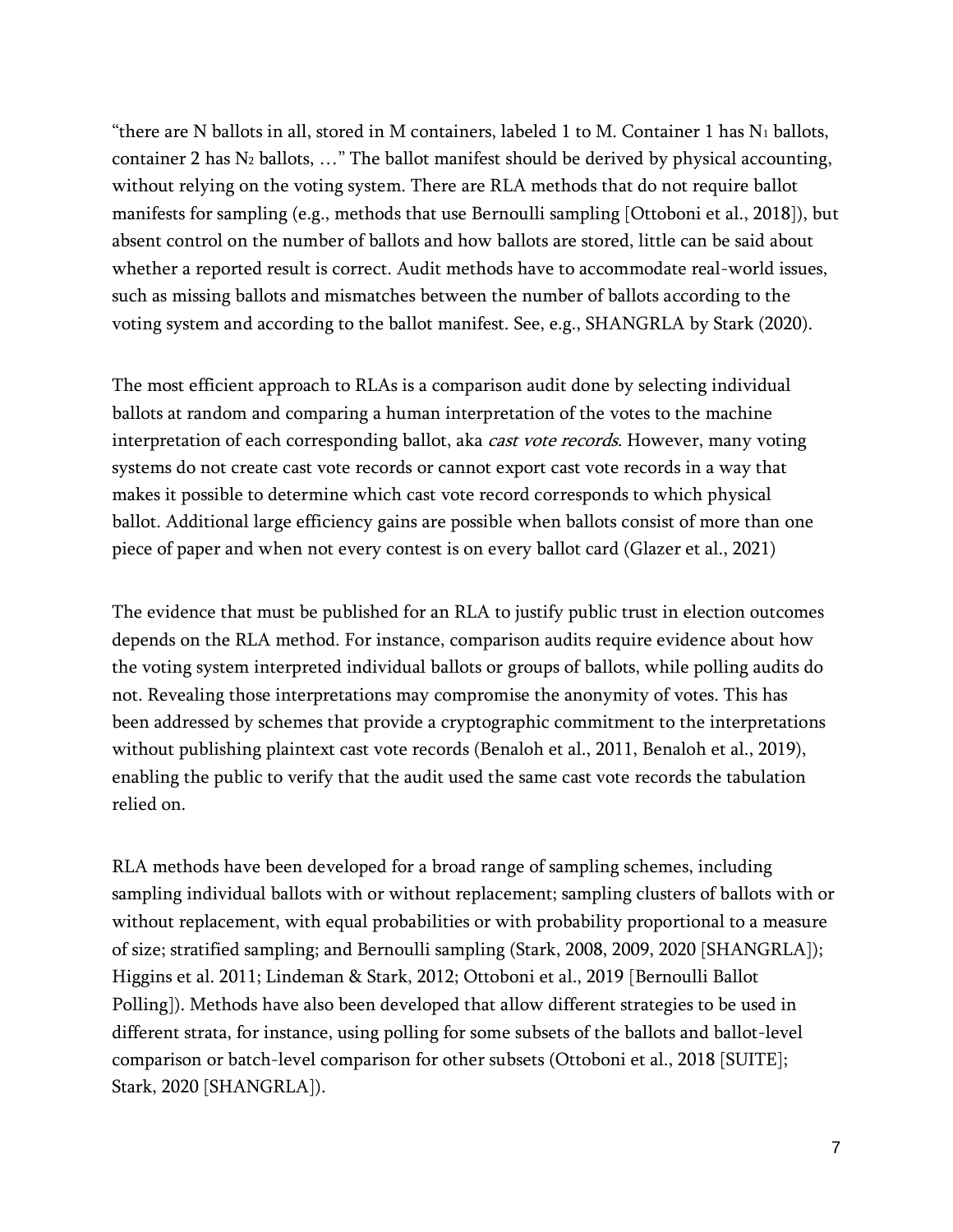#### 2.1 SHANGRLA Framework

The SHANGRLA framework (Stark, 2020) provides a unified treatment of all these sampling schemes, for a broad range of social choice functions, including all scoring rules (e.g., plurality, multi-winner plurality, Borda, and STAR-Voting); super-majority; instant-runoff voting (IRV, a form of ranked-choice voting); and proportional representation schemes such as D'Hondt and Hamilton elections. SHANGRLA, which stands for "sets of half-average nulls generate risk-limiting audits," reduces auditing election outcomes to multiple instances of a simple statistical question: is the mean of a list of nonnegative, bounded numbers greater than ½? That reduction then allows advances in statistical methodology for testing hypotheses about the means of finite populations to be applied immediately to risk-limiting audits.

Consider a single-winner plurality contest with three candidates, Alice, Bob, and Carol. Suppose Alice is the reported winner. Alice really won if she received more valid votes than Bob and than Carol. We will express this as the *assertion* that the means of two lists of nonnegative, bounded numbers are greater than ½, as follows.

Each list has as many elements as there are ballots: the lists are constructed by assigning a number to each ballot based on what the ballot shows. The first list assigns a ballot the value 1 if it shows a valid vote for Alice, the value 0 if it shows a valid vote for Bob, and the value

½ if it shows a valid vote for Carol or does not contain a valid vote in the contest. The second list assigns a ballot the value 1 if it shows a valid vote for Alice, the value 0 if it shows a valid vote for Carol, and the value ½ if it shows a valid vote for Bob or does not contain a valid vote in the contest. Both of these lists are nonnegative and bounded above by 1.

If the mean of the first list is greater than  $\frac{1}{2}$ , Alice really got more votes than Bob. If the mean of the second list is greater than  $\frac{1}{2}$ , Alice really got more votes than Carol. If both lists have means greater than  $\frac{1}{2}$ , Alice really won. In this example, the *canonical assertions* that the two means are greater than  $\frac{1}{2}$  are necessary and sufficient for Alice to be the true winner.

A RLA can check the correctness of the outcome—the truth of the two assertions—by testing the two *complementary null hypotheses* that the means are less than or equal to  $\frac{1}{2}$ . If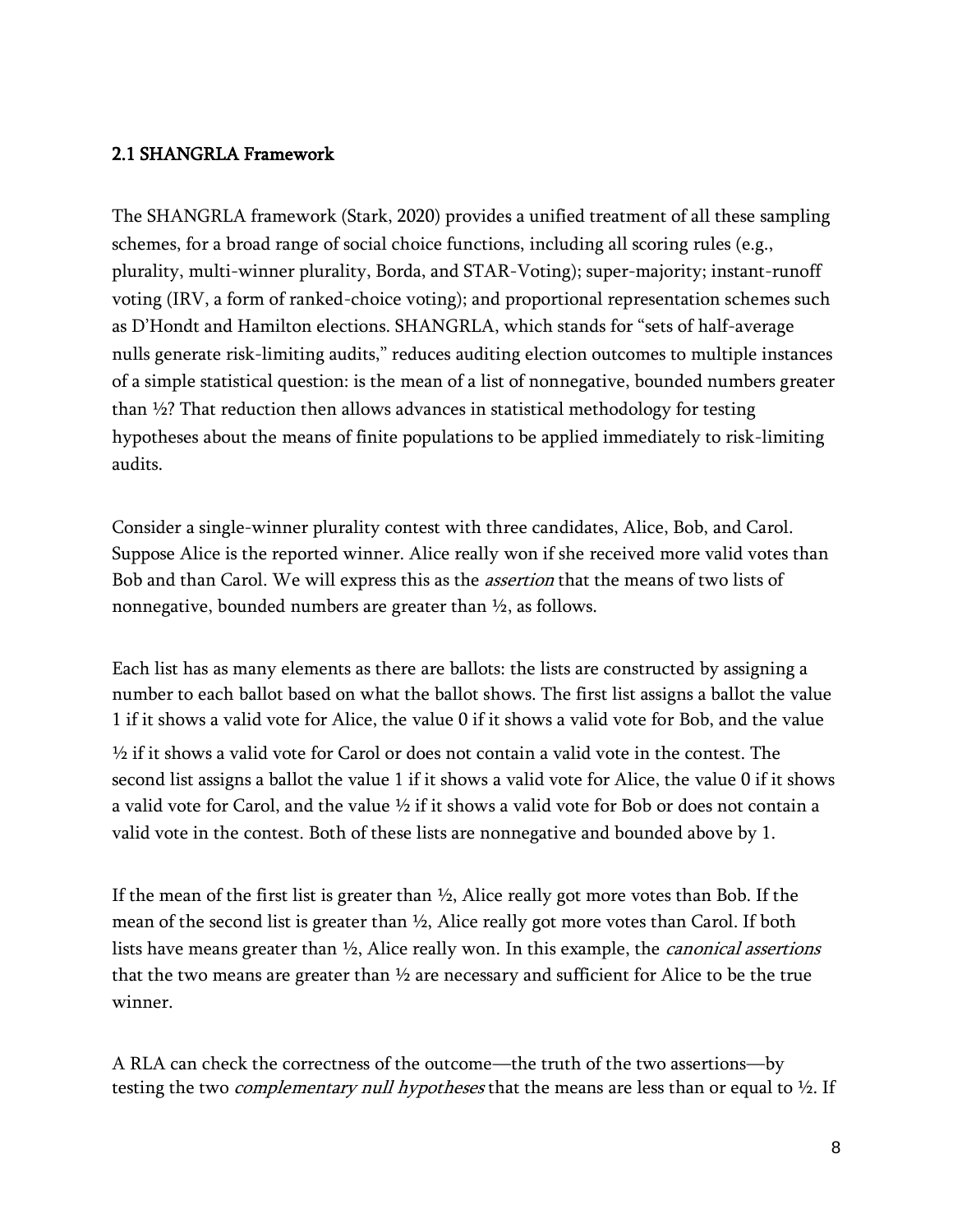both complementary null hypotheses are rejected, that is evidence that both assertions are true, and thus that Alice really won.

The sketch above is not the only way the correctness of the reported outcome could be transformed into assertions that a set of lists have means greater than ½. For instance, suppose it was reported that Bob got more votes than Carol. Consider a third list that assigns a ballot the value 1 if it shows a valid vote for Bob, the value 0 if it shows a valid vote for Carol, and the value  $\frac{1}{2}$  if it shows a valid vote for Alice or does not contain a valid vote in the contest. If the mean of this list is greater than ½, Bob really got more votes than Carol. Thus, Alice really won if the means of the first and third lists are both greater than  $\frac{1}{2}$ . In this encoding, however, the two assertions are sufficient to guarantee that Alice really won, but not necessary, since Alice really won even if Carol got more votes than Bob, provided Alice got more votes than Carol.

Currently, necessary and sufficient canonical assertions have been developed for all scoring rules, D'Hondt, and Hamilton elections. Assertions that are sufficient but not necessary have also been developed for single-winner IRV/RCV (instant-runoff voting, ranked-choice voting). Assertions guaranteeing the correctness of the outcome of single-transferable vote (STV) have not yet been constructed.

# 2.2 Open Questions

Open questions about risk-limiting audits include theoretical issues, efficiency and logistical issues, and issues related to public trust.

Theoretical issues: SHANGRLA (Stark, 2020) provides a unifying framework for risk-limiting audits that encompasses all social choice functions for which there is currently a known RLA method, including plurality, multi-winner plurality, supermajority, STAR-Voting, Borda count, RCV, and every social choice function that is a *scoring rule*. SHANGRLA does not apply to social choice functions that depend on the order in which ballots were cast or tabulated.<sup>3</sup> But it is not known whether SHANGRLA applies to every social choice function that depends only on the set of votes and not their order. For what social choice functions is there a sufficient set of assertions in the SHANGRLA framework? For what social choice functions is there a necessary and sufficient set of assertions in the

 $^3$ Some preferential voting systems used in political elections, such as the version of single transferable vote used in Ireland, depend on the order in which ballots are tabulated.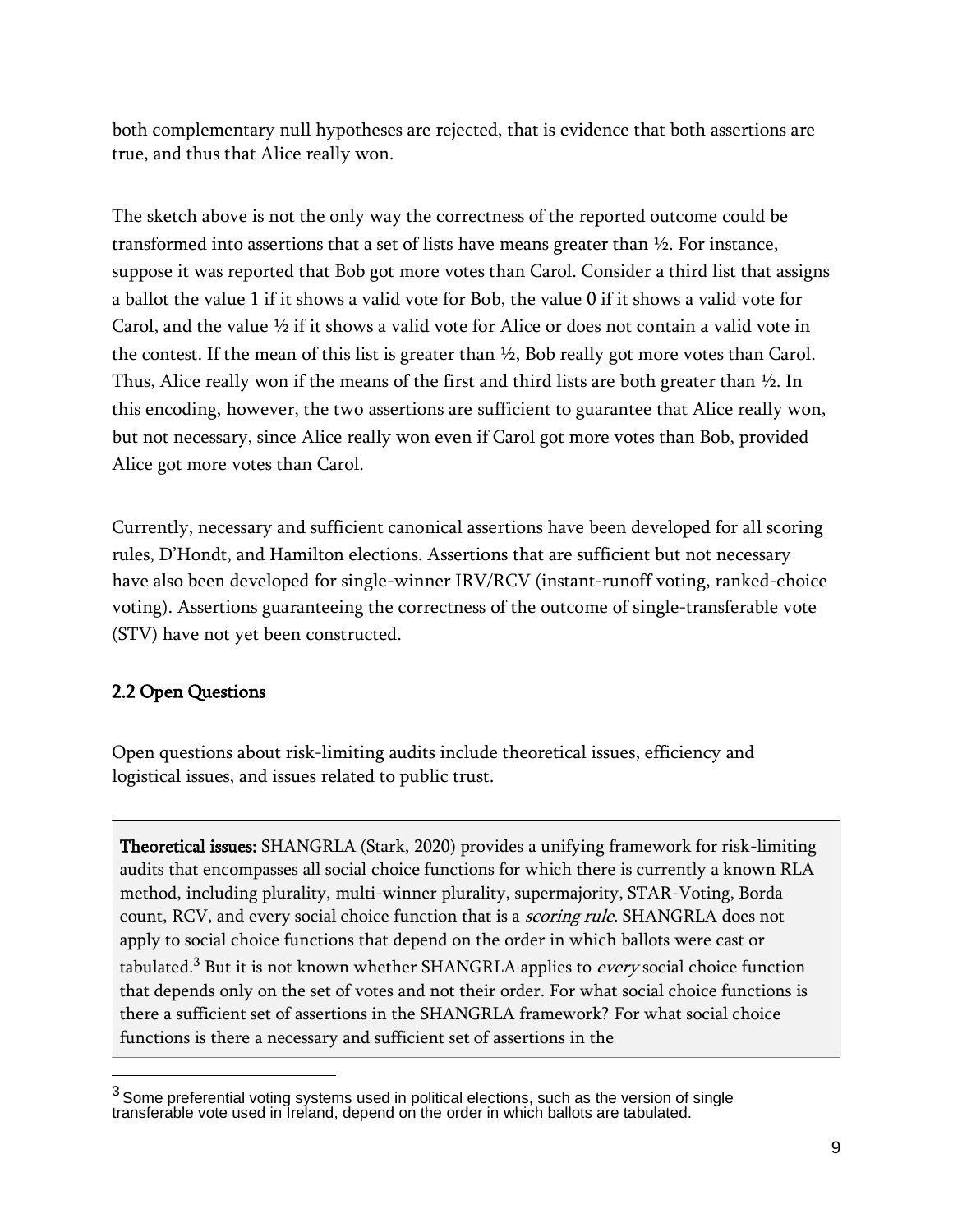SHANGRLA framework? Are all sets of necessary and sufficient conditions equally expensive to audit, given the set of cast votes? Are any social choice functions intrinsically harder to audit than others, e.g., because computing the margin is NP-hard, or because the margins are typically small?

Stratification: theory and practice: There are legal and practical reasons for using stratified sampling in RLAs. For instance, some states leave it to individual jurisdictions to draw their own audit samples. Stratification can also increase efficiency when tabulation equipment is heterogeneous. Current methods for stratified audits rely on combining pvalues across strata, for instance using Fisher's combining function (Ottoboni et al., 2019; Stark, 2020). Are there sharper audit methods for stratified samples? How should the sample be allocated across strata in stratified audits? When strata correspond to different jurisdictions, it is not clear that minimizing the total sample size is an appropriate objective. For instance, if some jurisdictions have voting systems that permit more efficient auditing methods (such as ballot-level comparison audits versus ballot-polling audits), should those jurisdictions get the benefit of their investments, or should they help shoulder the burden of jurisdictions with less-efficiently auditable systems? If the audit needs to expand, how should the sample be augmented from stratum to stratum? If discrepancies are discovered in some jurisdictions but not others in the audit of a crossjurisdictional contest, should all jurisdictions with votes in the contest increase their sample sizes proportionately, or should the burden fall disproportionately on the jurisdictions with discrepancies? These questions have technical, economic, legal, and ethical aspects.

Sequential tests, batch-sequential tests, and audit escalation schedules: The sequentially valid tests at the heart of many RLA methods are based on Ville's inequality for nonnegative martingales. Many different nonnegative martingales can be developed for a given assertion; see, e.g., Waudby-Smith et al. (2021). Are there optimal (most powerful) martingales for testing SHANGRLA assertions, for stratified and unstratified sampling, for ballot-polling, comparison audits, and for "hybrid" approaches? The earliest RLA methods relied on a "schedule" of increasing sample sizes (Stark, 2008, 2010), but most extant RLA methods have focused on methods that are sequentially valid, no matter how the sample is expanded. If the sample will be expanded a prespecified number of times following prescribed rules ("batch-sequential audits"), how much could sample sizes be reduced? Zagorski et al. (2021) provide a partial answer for unstratified ballot-polling audits of twocandidate plurality contests with no invalid votes and no ballots that do not contain the contest, using sampling with replacement. In that case, the distribution of the data is in a known parametric family (each draw is an independent Bernoulli trial). What gains are possible if the contest has additional candidates, invalid votes, or the contest is not on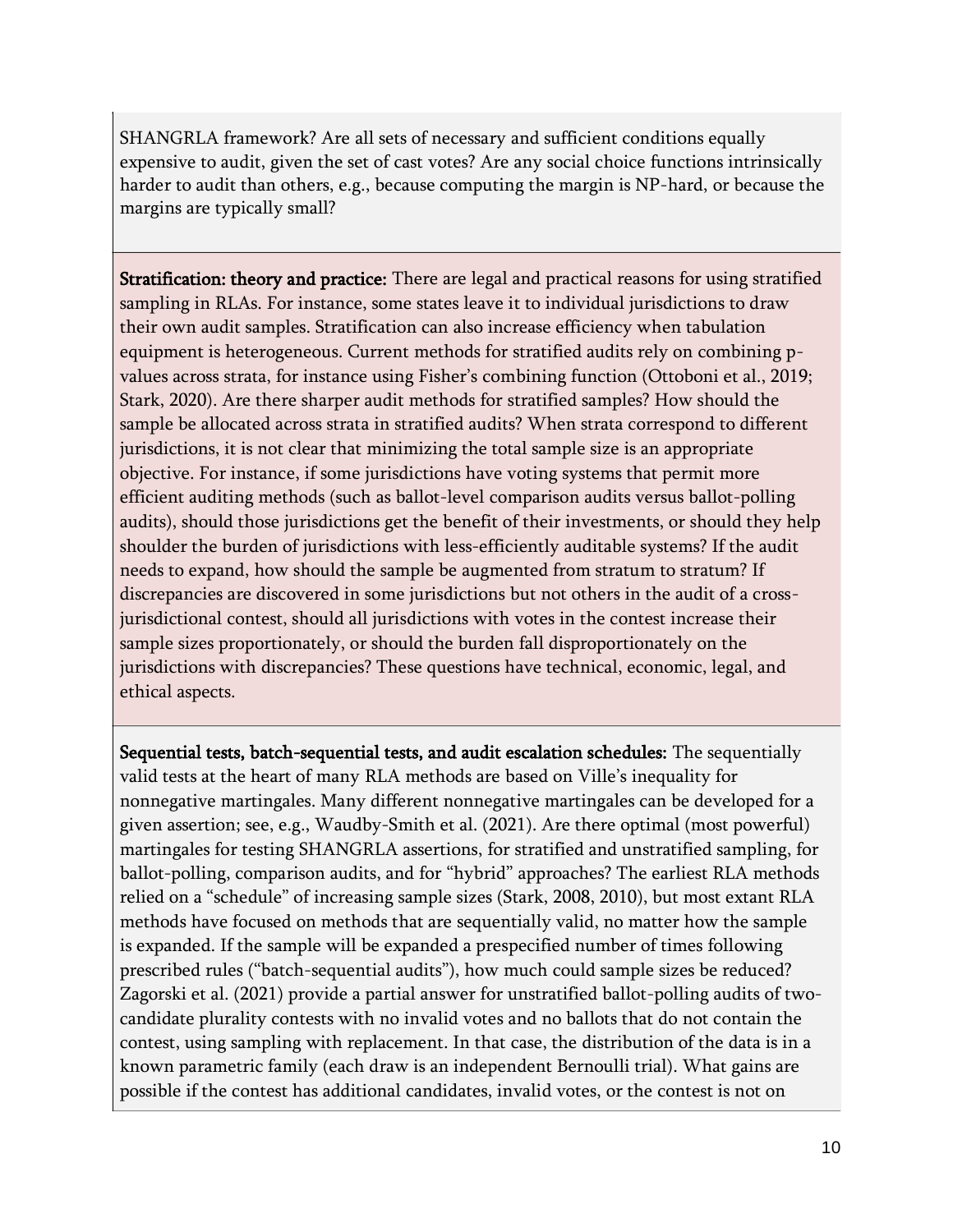every ballot? What if the sample is drawn without replacement or if the sample is stratified? The answers involve efficient inference in the presence of nuisance parameters, an active area of statistical research. What gains are possible for comparison audits, which are generally more efficient than ballot-polling audits? The answer involves longstanding questions in nonparametric statistics regarding testing hypotheses about bounded finite populations.

Public trust, transparency, legislation, and outreach: While some "ingredients" needed to justify public trust in RLAs are known (e.g., evidence about chain of custody and eligibility determinations, code disclosure, public ceremonies to generate the seed for random sampling, commitments to the voting system's interpretation of ballots for comparison audits), can RLAs be modeled as an end-to-end verifiable process? What else does the public need to know for RLAs to justify public trust? Does the length of time required to conduct an audit affect public trust? How can trustworthy risk-limiting audits and their prerequisites (such as *compliance audits*) best be expressed in legislative and regulatory language? This will require interdisciplinary research. How can risk-limiting audits be explained to a lay audience in a way that will lead to understanding and trust? This will also require interdisciplinary research.

# 3. End-to-End Verifiability

End-to-end (E2E) verifiable voting systems are made up of a set of technologies which together allow voters to check for themselves that their votes have been accurately counted. Although the name is relatively new, the roots of E2E-verifiability go back to the early 1980s (Chaum, 1981). An election is end-to-end verifiable if two properties are achieved:

- 1. Voters are able to confirm that their intended selections have been accurately recorded (also called voter-verification), and
- 2. Anyone can confirm that all recorded ballots have been accurately tallied.

Some authors also add a third property, *eligibility verifiability*, meaning the opportunity to verify that each vote came from a distinct eligible voter. In some situations, it suffices to simply associate a voter with each encrypted ballot or publish a list of all voters who cast ballots. In more privacy-sensitive settings, eligibility verifiability requires more complex protocols.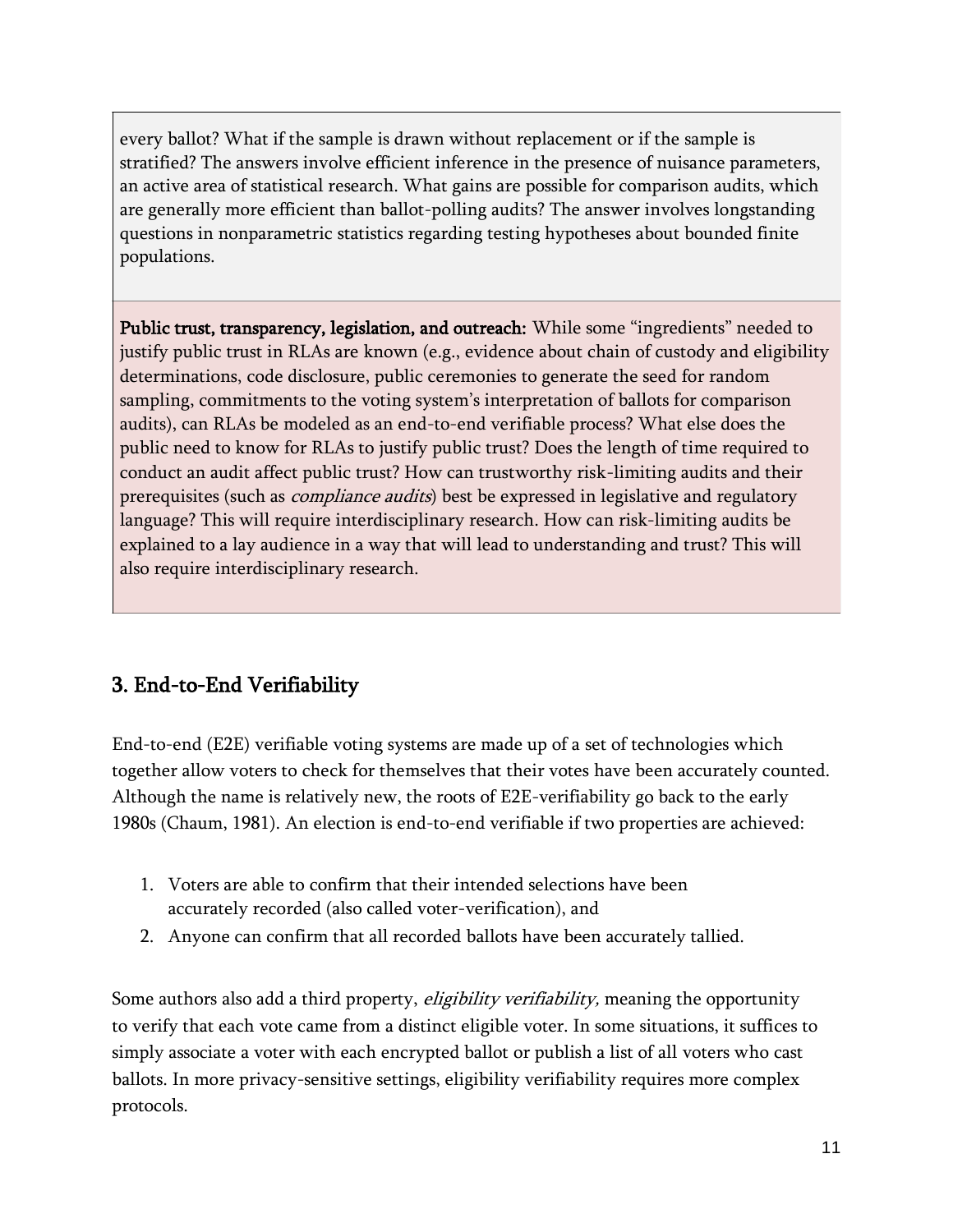When combined, these properties give voters the opportunity to confirm the correct counting of their votes. E2E-verifiability provides evidence of an accurate election outcome under the assumption that enough voters verify, but it does not guarantee that this assumption holds. It also says nothing about the secrecy of the ballots, and it is very easy to achieve E2E-verifiability in an open-ballot election. The greater challenge is to achieve these properties in a secret-ballot election, with easy-enough verification to be widely and successfully used. This is almost always done by encrypting and then publishing encrypted ballots. (Some systems work by publishing plaintext ballots with anonymized identifiers.) There are many effective—but challenging to implement—methods that enable voters to verify that their encrypted ballots reflect their intended selections—without having to perform computations or understand anything about encryption. The second property showing that a set of encrypted ballots corresponds to an announced tally—is where more sophisticated cryptographic techniques are typically used. The two most common techniques are MixNets and homomorphic tallying—the former dissociates voters from the encrypted ballots before decrypting the ballots, while the latter produces verifiable tallies of encrypted ballots without ever decrypting them.

In practice, voters may engage in some process that allows them to verify the accurate recording of their intended selections while casting their ballots. Ideally, this process is optional so as not to unnecessarily encumber those voters who want to cast their ballots with a minimum of effort. Once this process is complete, voters generally have access to a copy of their encrypted ballots—which enables them to confirm that these encrypted ballots have not been altered—but there is typically no mechanism for voters to review the contents of their ballots once they have been cast. This is to prevent voters from showing their selections to others and thereby prevents vote-selling and coercion.

Skilled programmers can write tools to perform the computations necessary to verify the correct tally of a set of encrypted ballots. Individual voters and observers, such as candidates, news media, and interest groups, can use one or more of these verification tools written themselves or provided by independent programmers. Thus, there is a chain of trust that is enabled by E2E-verifiability:

● Cryptographers can review a detailed specification of a design and confirm that, if it is followed, E2E-verifiability is achieved;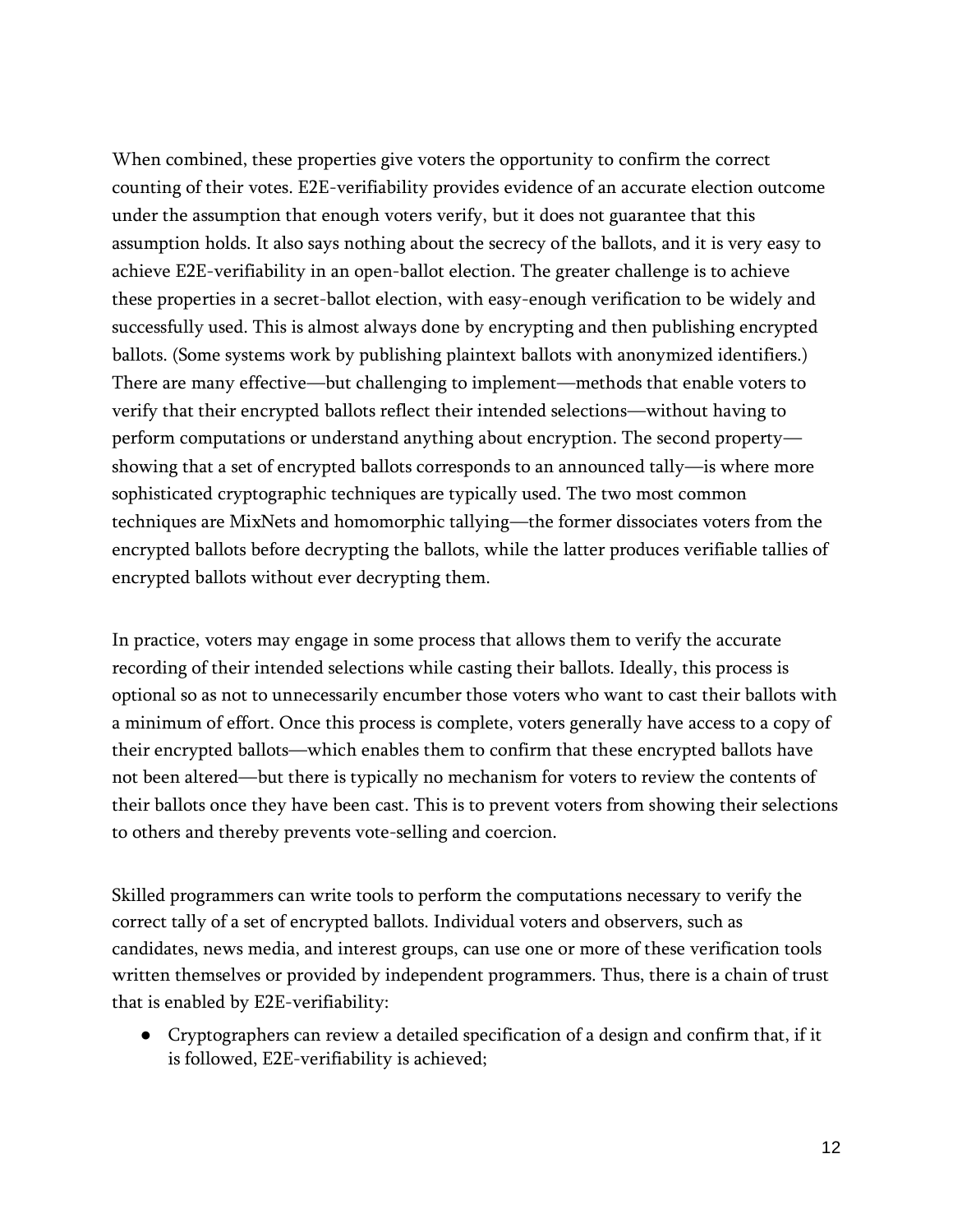- Independent programmers can implement verification tools according to the specification; and
- ordinary voters and observers can use these tools to ensure that their votes have been correctly tallied.

The principal benefit of E2E-verifiable voting system is that voters can now choose to proxy their trust instead of being compelled to trust their local election officials and the equipment and vendors they choose to utilize. Through E2E-verifiability voters are able to believe their preferred sources, download and run verification tools from one or more preferred sources, or build and run their own verification tools.

For voter-verification, human factors become crucially important. It is not enough for a mechanism to exist in theory. The verification step must be usable in practice by ordinary voters, i.e., they should be able to verify and to notice if their vote has been manipulated. This is in particular important for cast-as-intended verification. This step can currently only be performed by voters as vote secrecy would be broken if conducted by others.

Human factors in security (and privacy) are a relatively new research field. Past security research was focused on the technological aspects and proposed a variety of security mechanisms that provide useful security properties. However, in many cases these properties only hold in theory because they are not aligned with users' mental models and capabilities. In order to practically build secure systems, we must consider the human factors, which include, but are not limited to, (1) supporting users in better protecting their devices and data against cyberthreats with more usable security mechanisms, (2) raising awareness for security risks and how they can be mitigated, and (3) supporting users in making more informed decisions e.g., which tools to use. To reach this goal, a humancentered security by design approach (Sasse and Rashid, 2019) must be applied, i.e., future users should be involved in the entire design process—including the requirement phase—of the to-be-developed mechanisms (or even cryptographic protocol). E2E-verifiable electronic voting schemes are not different from other security mechanisms. In order to increase the level of security more human centered security research is required.

We have outlined the potential benefits associated with E2E-verifiability, but there are many interesting research problems to be overcome in order to deploy these systems more widely. These challenges are discussed in more detail in the following subsections.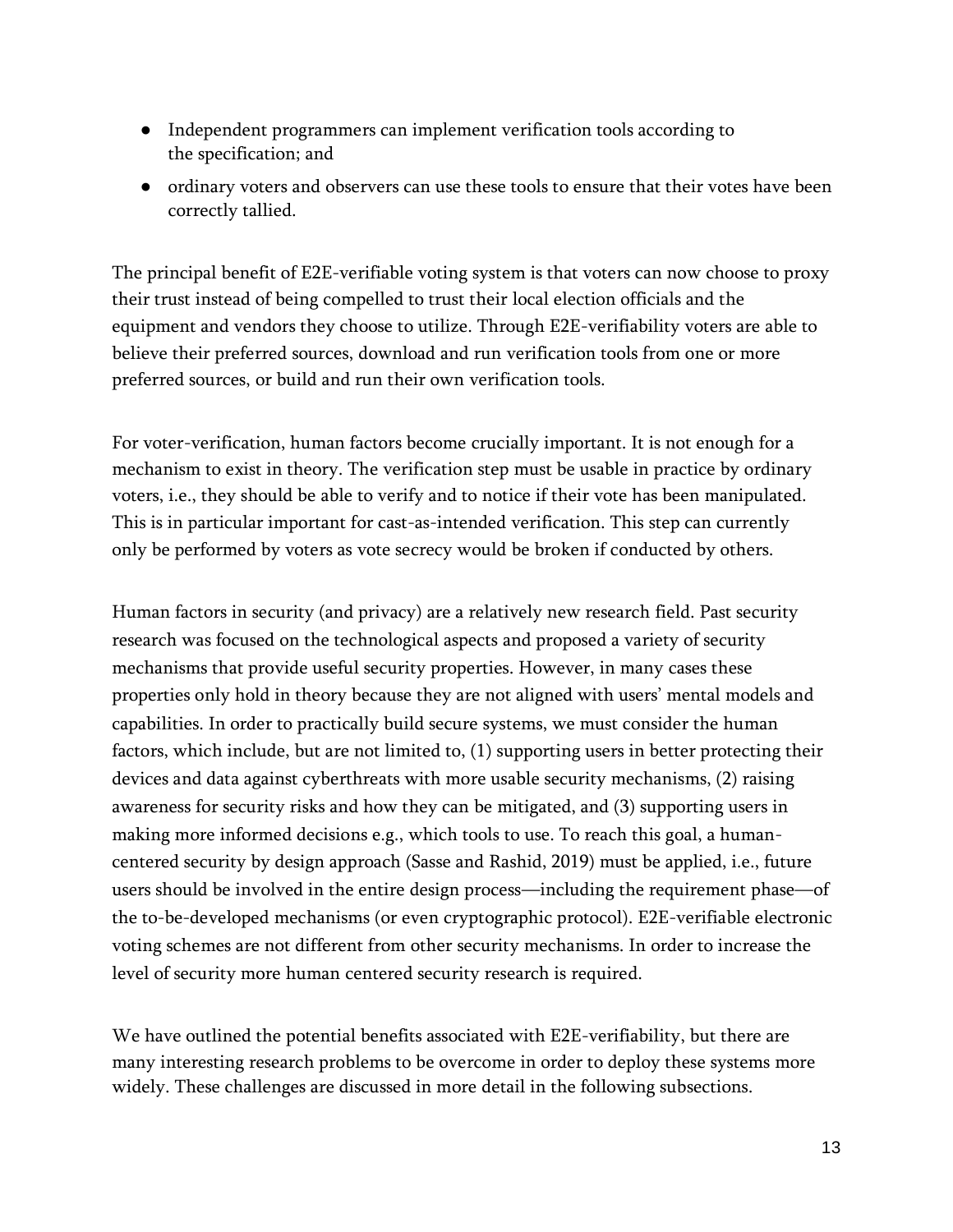#### 3.1 Open Questions

#### 3.1.1. Improving the Properties

Dispute resolution: How can a system ensure that malicious behaviors are not only discoverable but also provide tangible evidence that can be used to convince third parties of such behaviors? Most current technologies allow voters to confirm the correct recording of their selections, but they are less effective at allowing voters to prove to third parties any transgressions that they discover. (Though this is not universally true: systems with pre-printed ballots, such as Scantegrity II [Chaum et al., 2008] and Prêt à Voter [Ryan, 2009], may allow a voter to prove that a ballot is malformed, or that the system will not open it.) A proof of malfeasance is critical for two reasons: first, it means that public detection is possible even if only a few voters actually verify (whereas a small number of claimed failures might be ignored). Second, it helps to defend the system against false accusations of malfeasance, on the assumption that it is not possible to forge a proof. Without evidence to prove malfeasance, the integrity of an election depends statistically upon a sampling of voters checking the integrity of their ballots.

Iterative verification in the case of close margins: Sequentially valid statistical audits of paper ballots can escalate—increase the sample—after the outcomes are announced, allowing election officials to dig deeper if an election is close to make sure the reported outcome is correct. Existing cryptographic methods lack this feature: they generally only allow voters to verify that their votes are cast as they intend before they cast their votes, and hence before the results are announced. (They can, of course, check that their votes are present on a public list of votes.) Hence cast-as-intended verification cannot be escalated if the election margin turns out to be very close. Is there any way to achieve RLA-style escalation of verification for cryptographic cast-as-intended verification?

Long-term vote secrecy: Cryptography is a dynamic science—what is secure today may not be tomorrow. Votes whose confidentiality are protected by today's encryption methods could be revealed by new discoveries and advances. This is a particular concern with recent advances in quantum computation. A technique called everlasting privacy has the potential to permanently protect the confidentiality of ballots at the cost of adding cryptographic assumptions to the integrity of an election. This can be an appealing tradeoff because the assumptions need hold only until an election is complete, and confidentiality will then be maintained in perpetuity. Further research on this technology may allow it to become practical for use within election systems.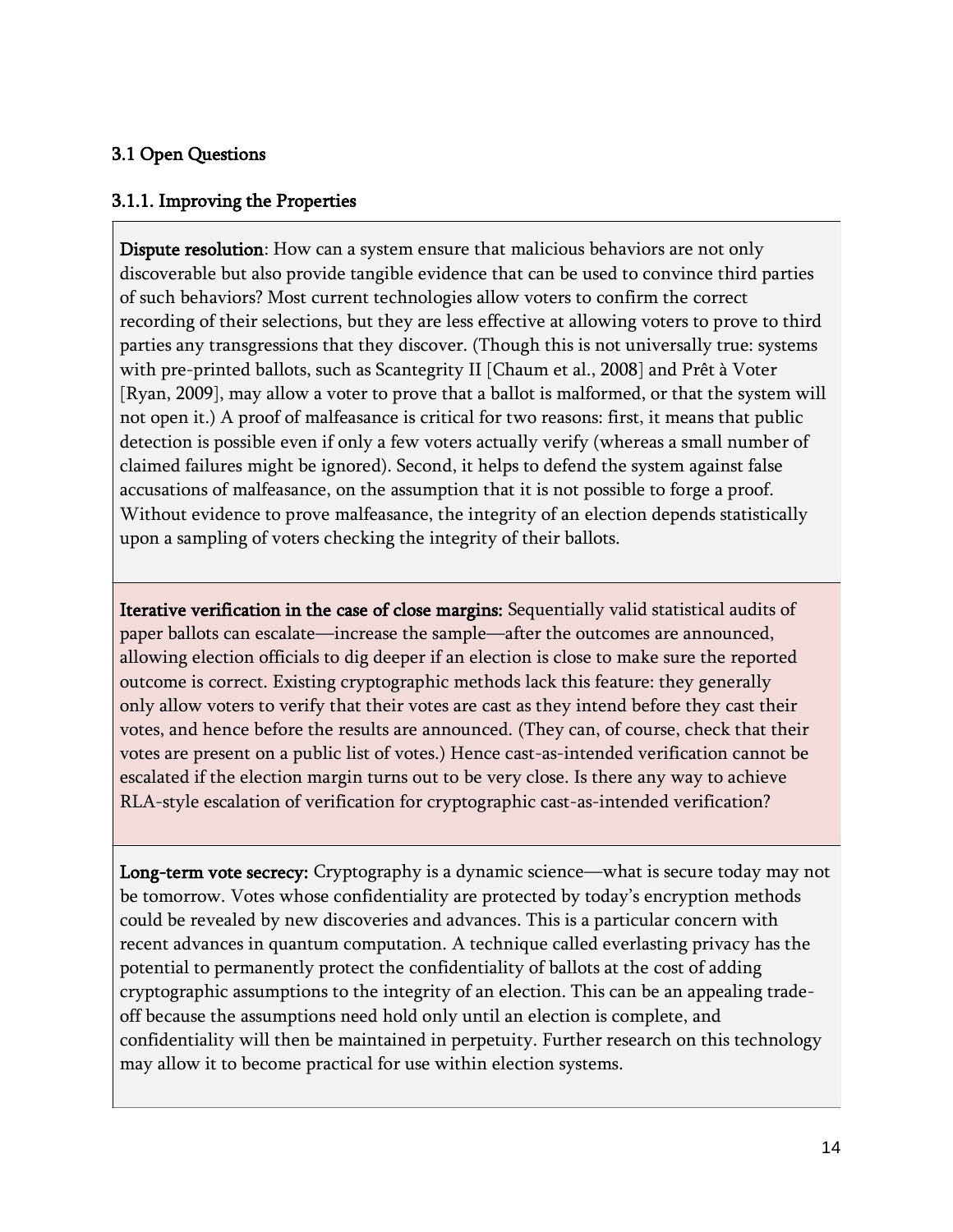Verifiable privacy: Traditional paper-based voting systems generally allow voters an intuitive way to verify that their votes are private, such as seeing them deposited in a physical urn in which all ballots are either hidden or indistinguishable, and are later publicly shuffled. No current cryptographic system has this property—cryptographic systems generally rely on (threshold) trust assumptions for the secret ballot. This is a much weaker property for two reasons: firstly, it relies on trusting some authorities to behave properly); secondly, individual good behavior is impossible to verify - there may be a bug in each trustee's key generation algorithm that makes it possible for vote decryption to occur without the participation of a threshold of trusted parties. So, the research question is, is there a design in which voters could see for themselves that their votes were private?

Combining different forms of evidence: Recent good designs combine RLAs with cryptographic-style evidence. The combination is probably the right way forward, but meaningfully combining different kinds of reasoning is not easy. The aim is that the verification process should be valid if *either* (or any) of the sets of assumptions are valid.

Public trust: How does trustworthiness translate to public trust? We can provide a system with great mathematical properties for verifiability. But if the public does not understand the system, it may not believe the claims; and a highly trustworthy system may not achieve its full potential. It would be valuable to better understand the relationship between mathematical verifiability and public trust, how to increase it, and to better understand the relation between understanding and public trust, as well as between communicating trust assumptions and public trust.

Verification by other voters: Voters are able to verify the correct recording of their own votes and the correct counting of all recorded votes, but is this sufficient? If very few voters bother to verify the correct recording of their votes, how much value is there in the ability to verify? With assumptions about randomly distributed verification, we can quantify the probability of detection of incorrect recording of votes, but can we do better?

#### 3.1.2 Expanding the Working Scenarios

Vote-by-mail: Most E2E-verifiable techniques require an interactive process for voters to confirm the correct recording of their selections. The most promising systems also have a plain paper-ballot that can be audited with an RLA to produce evidence under a complementary set of trust assumptions. Relatively little research has gone into adapting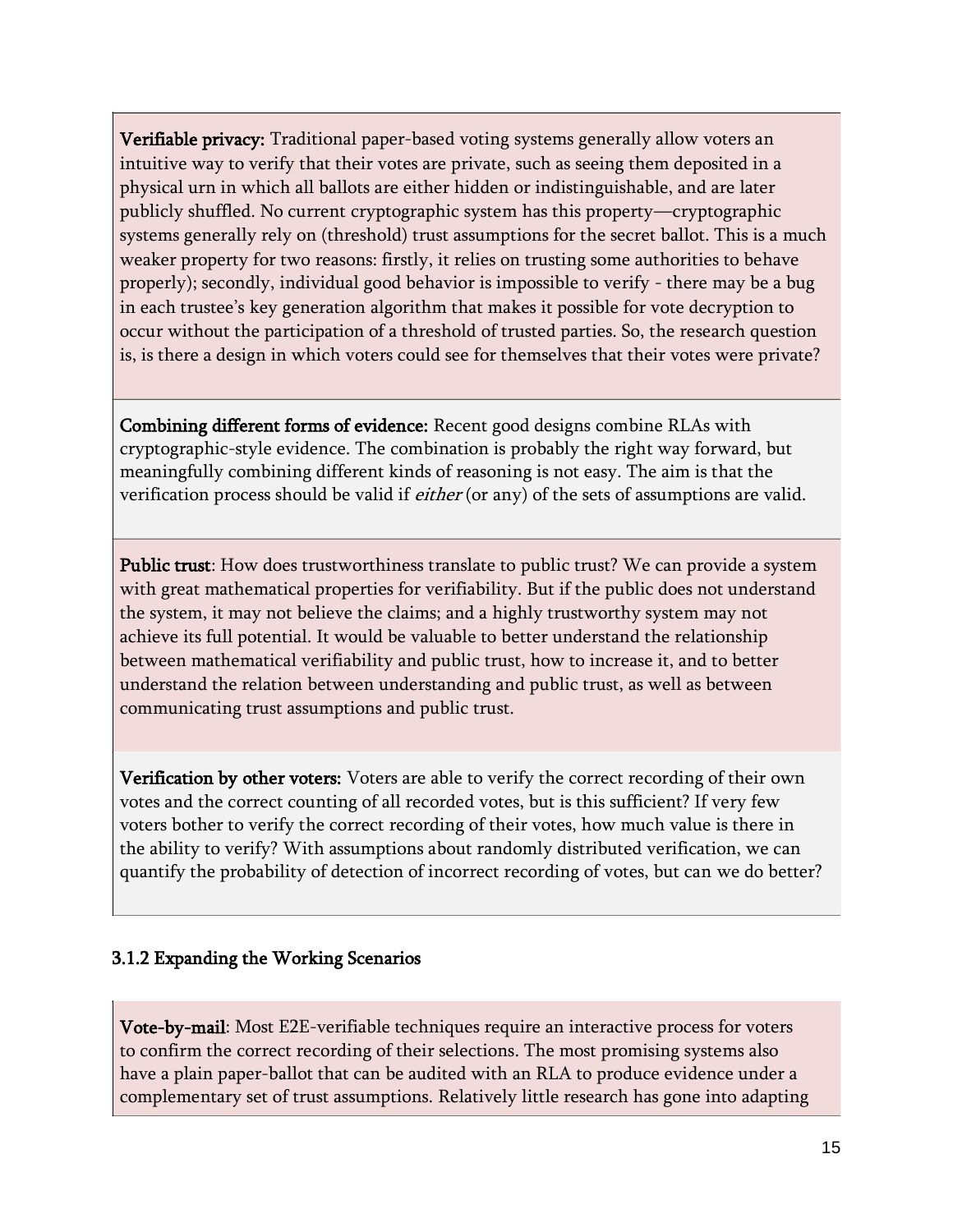E2E-verifiability into a remote voting scenario with a paper backup—this could be regarded as adding verifiability to postal voting, or using the Internet to deliver the candidate information to the voter, with some cryptographic verification added to paper ballot return. While techniques exist that enable E2E-verifiable voting by mail, challenges remain in making them simple and usable enough to not encumber the voting process. Options and open questions are examined in Section 5.2.

Complex election methods: Various ranked-choice voting systems are becoming popular in many jurisdictions. While there are benefits to these more expressive voting methods, they present challenges for some of the E2E-verifiable technologies. There is an opportunity here for new research to better accommodate these more expressive voting methods.

# 3.1.3 Human Factors in End-to-End Verifiability

Usable security & accessibility of tools to verify: The initial development of E2E-verifiable techniques focused on the cryptography and attempted to minimize the underlying assumptions. As a consequence, the proposed tools to verify the recording of votes as intended were not very usable and did not reach an adequate level of accessibility for those with special needs. Subsequent focus was given to improving the interfaces but not changing the underlying techniques. This approach has its limits (see e.g., Kulyk et al [2019]). We recommend that future research takes a more human-centered approach in order to create more usable and accessible E2E-verifiable techniques (e.g., verification steps closer to what is known from other security contexts such as e-banking) that allow every voter (including those with special needs) to detect a manipulation of their vote. These techniques would need to be evaluated in corresponding user studies. Equities are particularly important for public elections—all voters should not only have the chance to cast their votes but also to verify their votes. Genuine E2E-verifiability for voters with special needs requires more research.

Risk awareness: E2E-verifiability will only be able to address public distrust of election outcomes if people understand the risks of the election processes in place, how E2Everifiability reduces these risks, and which risks remain. Therefore, it is important to better understand people's mental models on security risks (for an overview see Volkamer

& Renaud [2013]) in general, but, particularly in the context of voting and transparency and privacy in elections. Research is needed to understand how to best educate people about how to use these tools as well as to motivate them to use these tools. It is important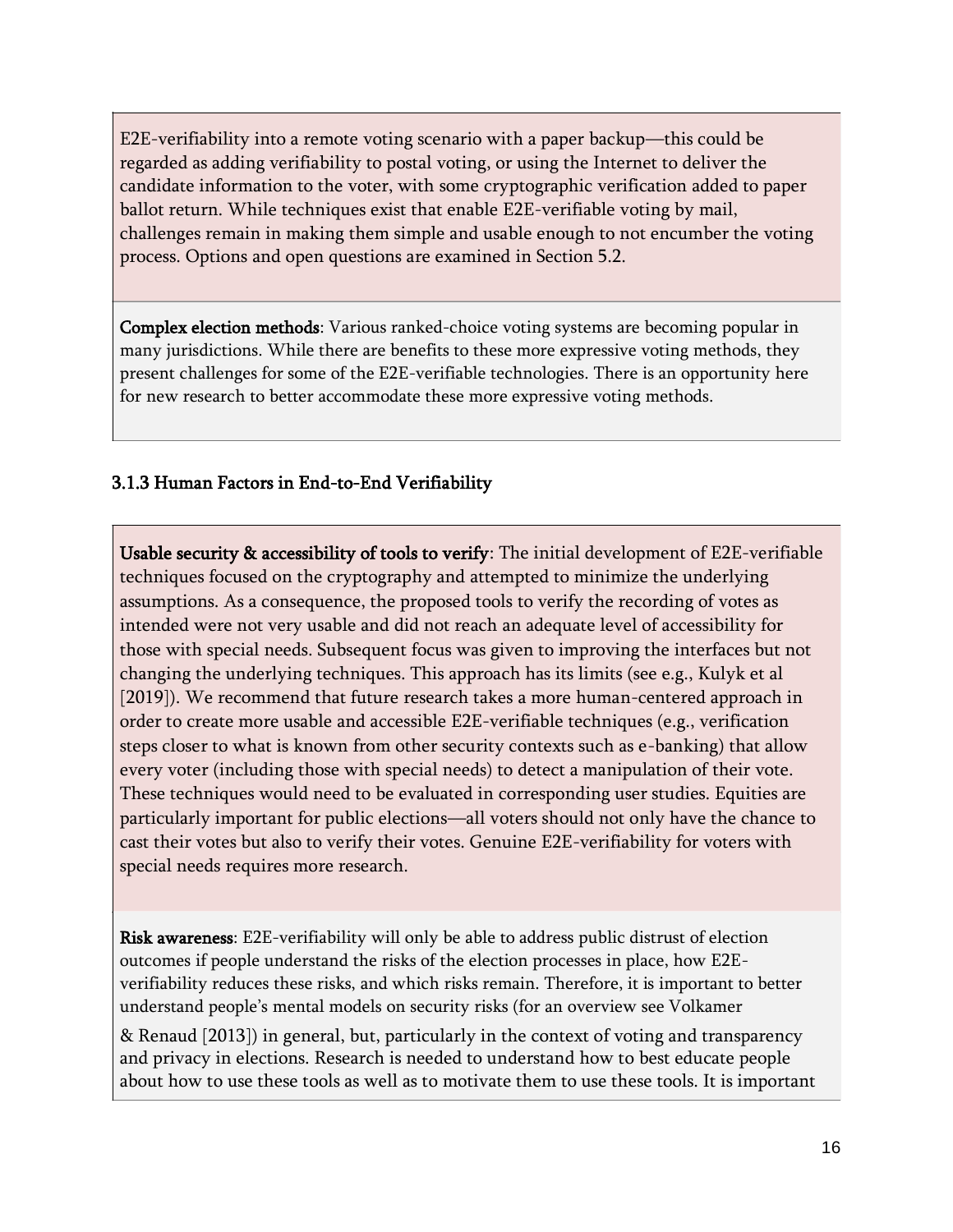to study how to raise this risk awareness without making people afraid of their vote privacy (at least not more than the actual risks are). Therefore, it might be necessary to study more broadly how people evaluate risks in the (e-)world, as well as to give them in general a better understanding of the concept of assumptions.

Decision support systems for E2E-verifiable schemes: There are already many different E2E-verifiability designs which have different properties with respect to the underlying security assumptions, performance, usability, accessibility, and costs. Some may even have pre-conditions that do not hold for all election settings. As the complexity of these cryptographic E2E-verifiability techniques may be too great for many election management boards to effectively evaluate, a decision support system is needed. As a precondition, the protocol descriptions and analyses need to be changed to become more easily comparable.

# 4. The Role of Internet Technologies in Verifiable Elections

On its surface, Internet Voting seems like a logical extension on the techniques of end-toend cryptographic voting systems. After all, if an in-precinct voting system can produce an encrypted ballot and a voter can take home a "receipt" of some sort, then it would seem to be a simple extension to do the very same work in a web browser or smartphone application, transmitting the ballot to an online server, or perhaps publishing the ballot on some sort of distributed "blockchain" storage system.

This section describes a variety of open research challenges for Internet voting systems (challenges in addition to those mentioned before), which make these systems completely infeasible using present-day technologies and the current Internet architecture, although we point to a variety of adjacent opportunities where these kinds of technologies can improve voting systems and voter experiences.

### 4.1 Limitations of Today's Technologies

In 2018, The National Academies of Sciences, Engineering, and Medicine produced a consensus report titled *Securing the Vote: Protecting American Democracy*, authored by our nation's top experts in computer security, cryptography, election administration, and related fields. They offer many detailed recommendations, including (1) the need for physical ballots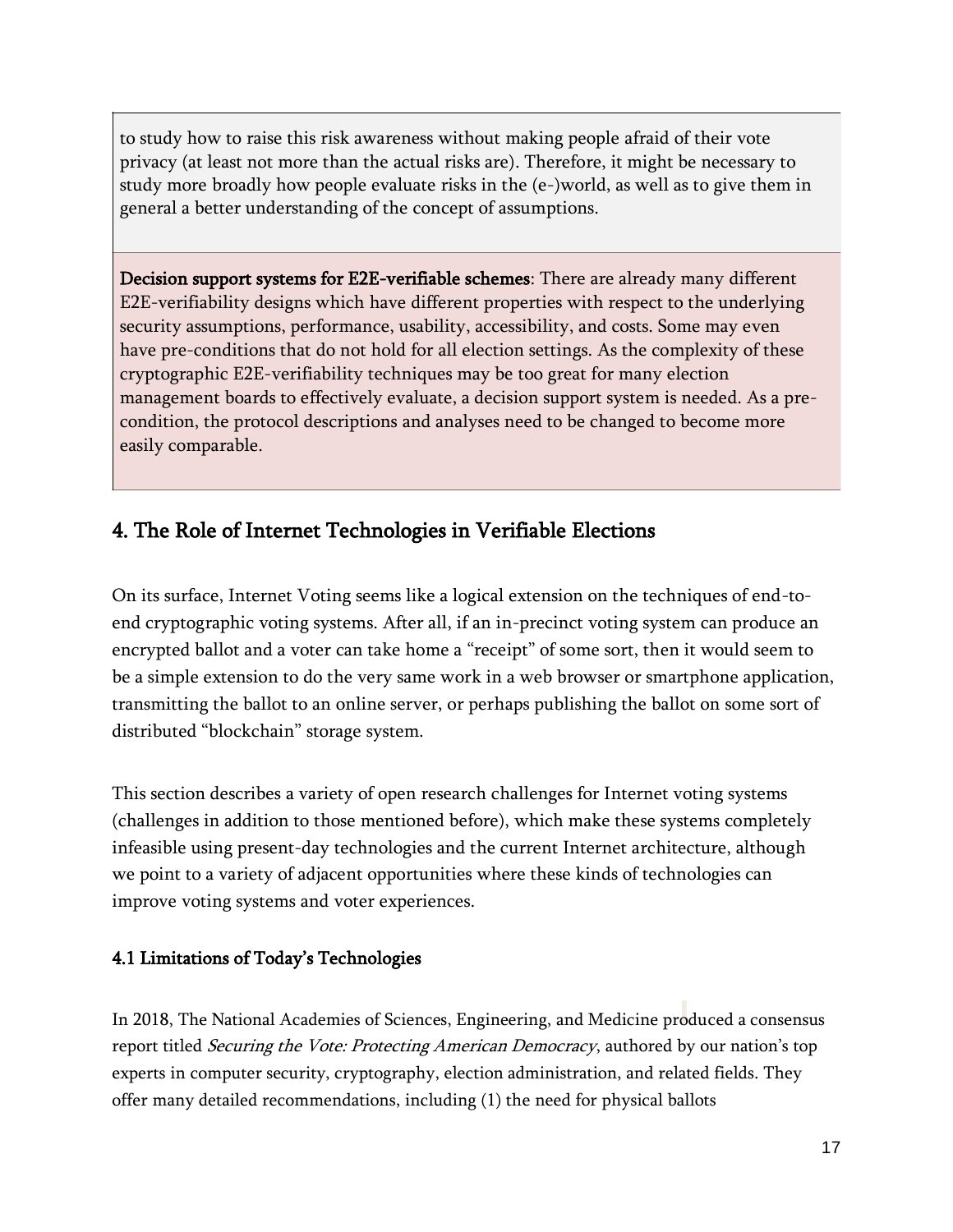(whether machine or hand-marked), (2) the segregation of computer systems, (3) the need for new security standards for electronic poll books and related voter registration systems, (4) the use of pre- and post-election audits concerning all aspects of elections, (5) and the need to pilot end-to-end-verifiable election systems with paper ballots. The report also includes several recommendations against the use of Internet Voting:

"At the present time, the Internet (or any network connected to the Internet) should not be used for the return of marked ballots. [*Footnotes 13 and 14 below.*] Further, Internet voting should not be used in the future until and unless very robust guarantees of security and verifiability are developed and in place, as no known technology guarantees the secrecy, security, and verifiability of a marked ballot transmitted over the Internet. [Footnote 15 below.]

Footnote 13: Inclusive of transmission via email or fax or via phone lines.

Footnote 14: The Internet is an acceptable medium for the transmission of unmarked ballots to voters so long as voter privacy is maintained and the integrity of the received ballot is protected.

Footnote 15: If secure Internet voting becomes feasible and is adopted, alternative ballot casting options should be made available to those individuals who do not have sufficient access to the Internet" (p. 9).

These recommendations are built on a detailed understanding of how today's computers are vulnerable to attack: e.g., both personal computers and smartphones are often not updated with the latest security patches, reducing the level of sophistication necessary for an attacker. Particularly in "battleground states" with close margins of victory, an attacker might only need to compromise a modest number of voters in order to have a dispositive impact on an election.

Such automated attacks, compromising millions of personal devices, could lie dormant on the computer, waiting for a vote to be cast, and only then intervening to tamper with the resulting vote. No voter would have the ability to identify whether they were or were not subject to such an attack, nor would they be able to simultaneously verify that their vote was correctly recorded and tabulated without also being able to compromise their privacy and prove to a third-party who they voted for (thus creating opportunities for bribery and coercion).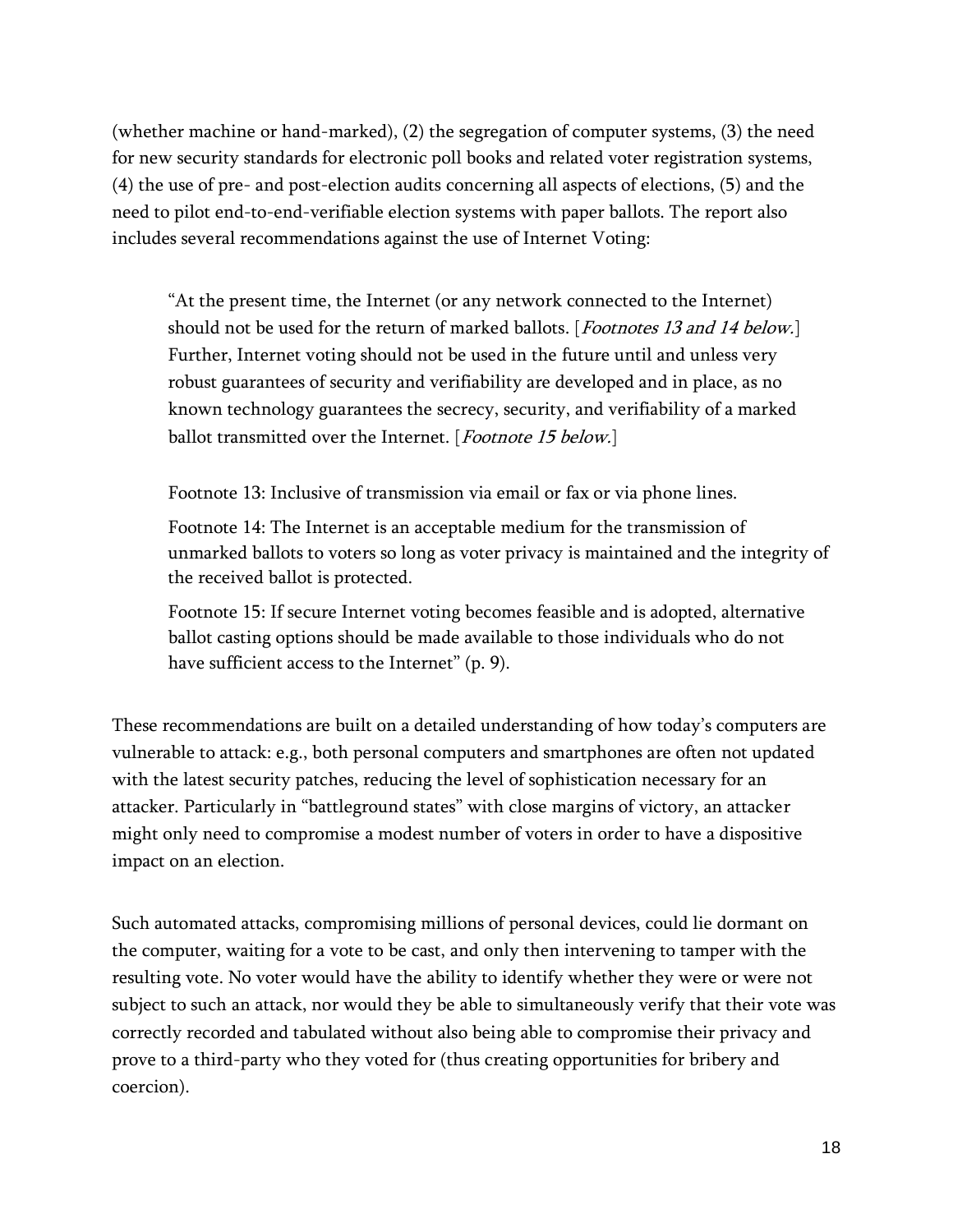In the current environment, end-to-end verifiability can mitigate—but not completely solve—this problem. A voter using an end-to-end verifiable system can use an independent device to confirm the correct recording of a vote. If the independent device reveals a problem, the voter could have the opportunity to correct the problem—either by removing the detected malware or by using another device. However, there is an important difference between this scenario and the one in which an end-to-end verifiable system is used for in-person voting.

The expectation is that only a fraction of voters will take the steps necessary to confirm the correct recording of their ballots. This is sufficient for in-person voting where detection of vote-tampering implicates a public voting device and calls into question the entire election; but detection of tampering on a personal device would be unlikely to do anything other than indicate malware on the voter's device. While a voter discovering an irregularity on a personal device could correct the vote, other voters who did not bother to confirm their votes would have had their votes successfully altered. This subtle but important difference in the likely response to detection of tampering between the in-person scenario and the Internet scenario means that the assurance of integrity of election tallies is substantially higher when end-to-end verifiability is used for in-person voting.

So why is Internet voting—sometimes also called "mobile voting," when it is done from a smartphone rather than a desktop computer—considered so attractive? In part, Internet voting addresses concerns that the postal system may be slow and unreliable, particularly for voters who are at a great distance from home, such as military and overseas voters. Internet voting also potentially allows for the use of bespoke accessibility solutions, customized to each voter's needs on personal computers, giving those voters the ability to cast their votes privately, without human assistance, and without needing to travel to a polling place.

Nonetheless, it is indisputable that our nation-state adversaries have a recent history of using the Internet in a variety of ways with the goal of manipulating our elections. This includes misinformation/disinformation on social networks as well as what seems to have been an exploration of their ability to directly manipulate our election systems. In the face of a skilled adversary like this, we cannot simply approve of Internet voting for its convenience, in the face of its relative ease of manipulation by a skilled actor.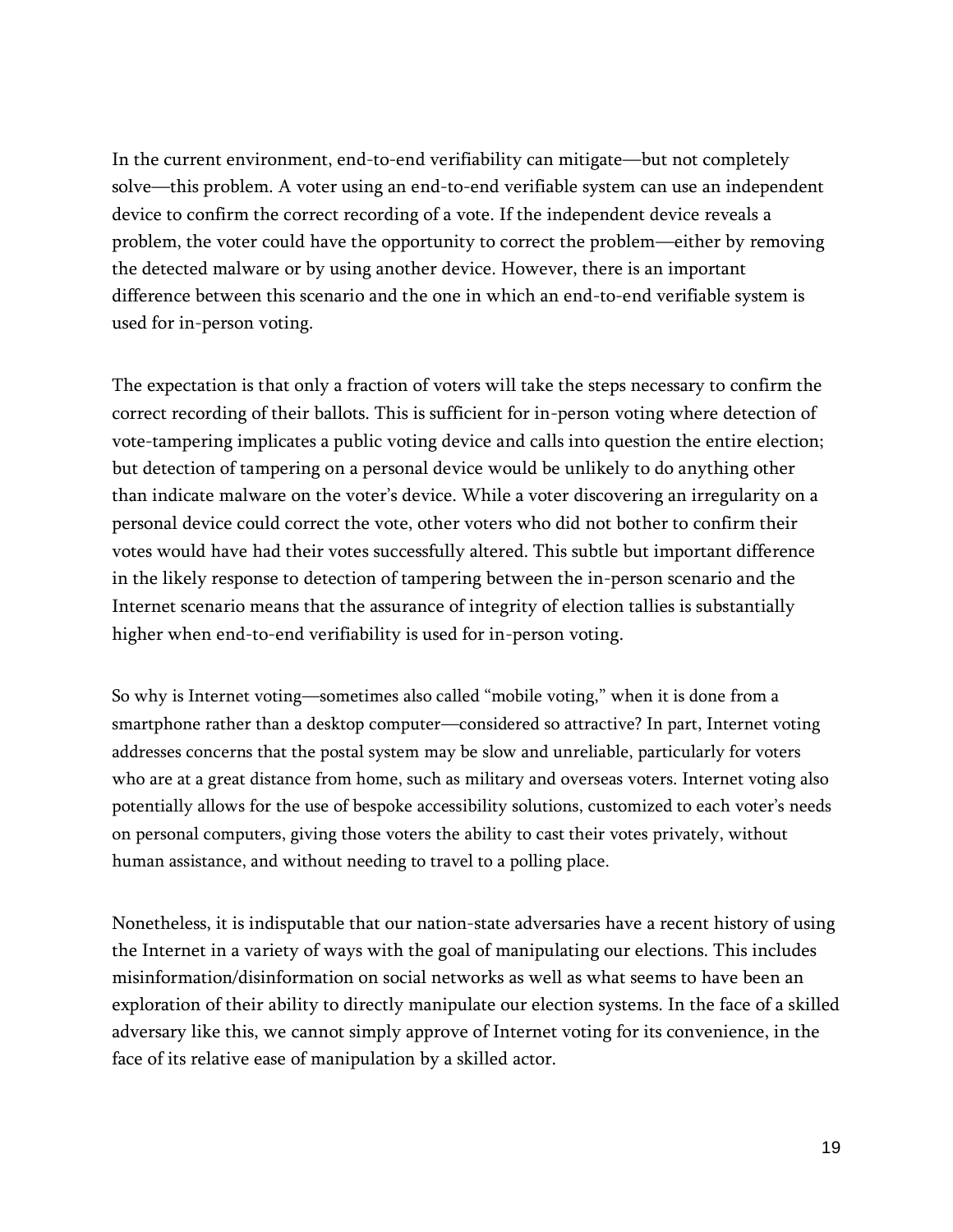Lastly, we note that some small companies have designed voting systems that include "blockchain" technologies, commonly used as distributed ledgers for monetary transactions, to instead serve as ledgers for encrypted ballots, protecting them from tampering. However, blockchains do not solve any of the challenges of Internet voting (e.g., client malware), and they introduce many new challenges (e.g., the ability of a majority of miners/stakeholders to control the contents of a blockchain). Blockchains also do not inherently address issues like voter privacy and accurate tallying. While it is possible to add features to blockchains to provide suitable privacy and verifiability, once these features are in place, the blockchains themselves become superfluous.

#### 4.2 Opportunities for Internet Technologies to Help with Elections

Even though fully Internet-based voting systems are not feasible with today's computers and today's Internet, there are several opportunities to use the Internet and today's computers to improve elections. Some of these opportunities will require additional research effort, while others are feasible with today's products.

Vote centers and remote kiosks: In some states voters have as long as two weeks prior to the date of the election to visit an "early voting" location. Unlike traditional in-precinct voting, such voters can often go to any early voting location in their respective counties. For large counties this could include hundreds of locations. Some states also do this for voting on the day of the election itself, allowing for smaller individual precincts to be merged into larger "election centers" or "vote centers." Because voters have the potential to visit multiple vote centers, these elections must have mechanisms to defeat individual voters wishing to cast multiple ballots. The common solution is an online pollbook infrastructure to ensure that each voter is checked off in a central database.

Online pollbook infrastructure could well be subject to attacks from nation-state adversaries. An adversary might consider it a win if they can simply knock the pollbook infrastructure offline, especially if they can target such attacks to achieve a partisan bias in the election outcome. How can we build robust online pollbook infrastructure? This is an outstanding research challenge where we could potentially leverage concepts from the distributed systems community. For example, each local pollbook might retain a full copy of the voter registration database, allowing for degraded offline operation even if the central database is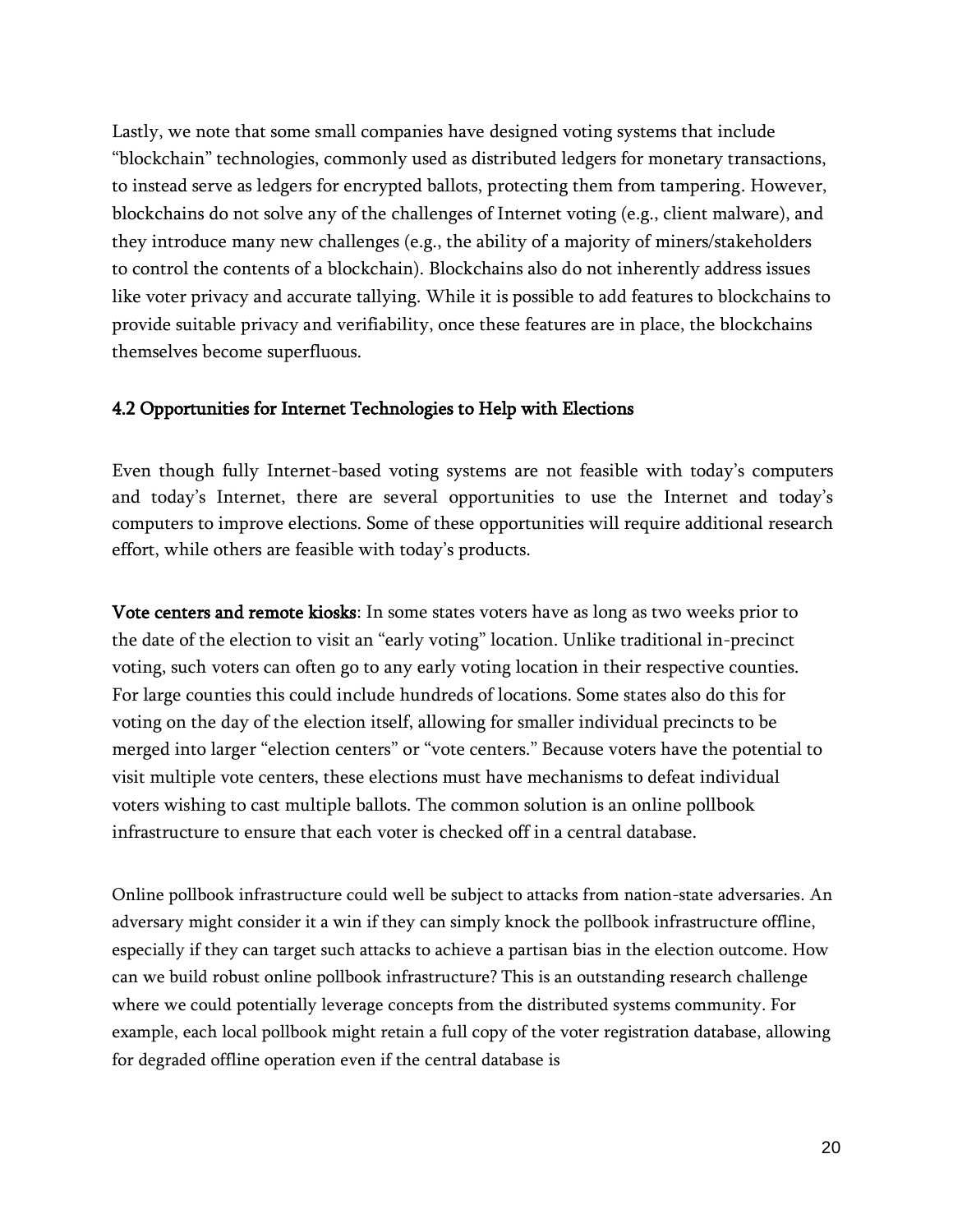temporarily unavailable, with eventual synchronization that would, at a minimum, detect voters casting multiple ballots even if it cannot prevent them.

Another intriguing possibility would be to extend the "vote center" model beyond the limits of a specific election jurisdiction. Could a voter from Texas cast a vote while physically at a California polling location? This creates a variety of logistical challenges, including ironing out contradictory election regulations. For example, California requires that ballots not have unique numbers on them, while Texas requires that they do. Assuming these regulations could be harmonized, there might be an opportunity for short-term electronic transmission and efficient tabulation, followed up by bulk transfer of the paper ballots through the postal mail for auditing and related processes. This could even extend all the way to embassies, consulates, and overseas military bases where a "voting kiosk" could be established where voters could present themselves in-person to cast their votes, but would not need to worry about whether their votes make it back before any sort of deadline. By voting in-person at a remote vote center or kiosk, voters could more easily avail themselves of the benefits of an E2E-verifiable system.

Postal voting: Today, most vote-by-mail ballots in the U.S. require two trips through the postal system. A blank ballot is delivered to the voter, and a completed ballot is returned to the election administrator. The envelopes are typically coded to allow the Postal Service to do detailed tracking, which can then be used to notify the voters when their ballots were received. For some voters, they can access a blank ballot as a simple PDF file from their election administrators, allowing them to avoid the outbound delivery of the blank ballot, while still using the postal mail for the marked ballot return.

A relatively new technology, *assistive vote-by-mail* (AVBM), allows for the ballot to be marked on a screen via a web browser, then printed and returned. By running inside a browser, voters with assistive devices will be able to fill out their ballot as they would interact with any other form on the web. This creates an interesting research challenge to add E2E-verifiable technologies to AVBM, giving the AVBM voter access to many of the same verification features as an in-precinct E2E-verifiable voter might use.

Similar questions arise for any vote-by-mail system. There is surprisingly little research around this high-impact area, though there is a vast design space that trades off accessibility, convenience, access, privacy, and simplicity of verification.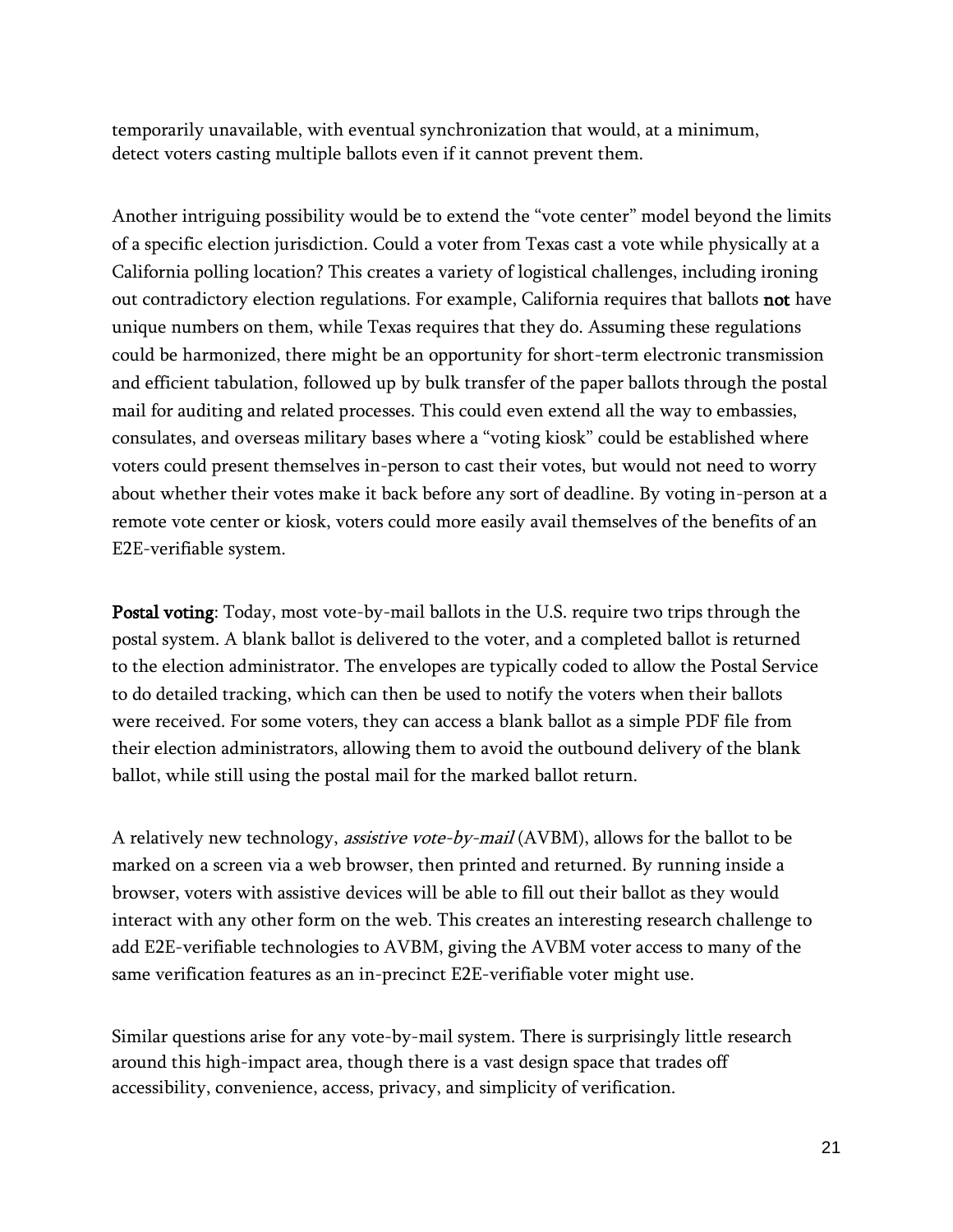Some example scenarios are:

- Voters download blank ballots, print them, mark them by hand, and return them by mail;
- Voters download blank ballots, fill them in electronically, print them, and return them by mail;
- Either of the above scenarios, with some enhancements to produce cryptographic evidence that the votes have been properly included and counted;
- Mailouts of preprinted ballots from an E2E-verifiable voting system, with some method of allowing voters to challenge some and cast one;
- Combinations of E2E-verifiable Internet voting systems with a paper evidence trail to be mailed in for an audit.

There are probably other scenarios worth considering.

# 4.2.1 Open Questions and Research Challenges

Ballot marking devices and/or AVBM printout verification: Any system that produces a human-readable ballot, where that paper record is the primary record of the voter's intent, faces the challenge that the human might not notice if what they did on the screen is different from what is on the paper. Even though they *can* verify it, they might not bother. This creates a challenge, from a usability perspective, to get the users to perform this additional step, which would then mitigate against the risk of malware trying to change the voter's intent.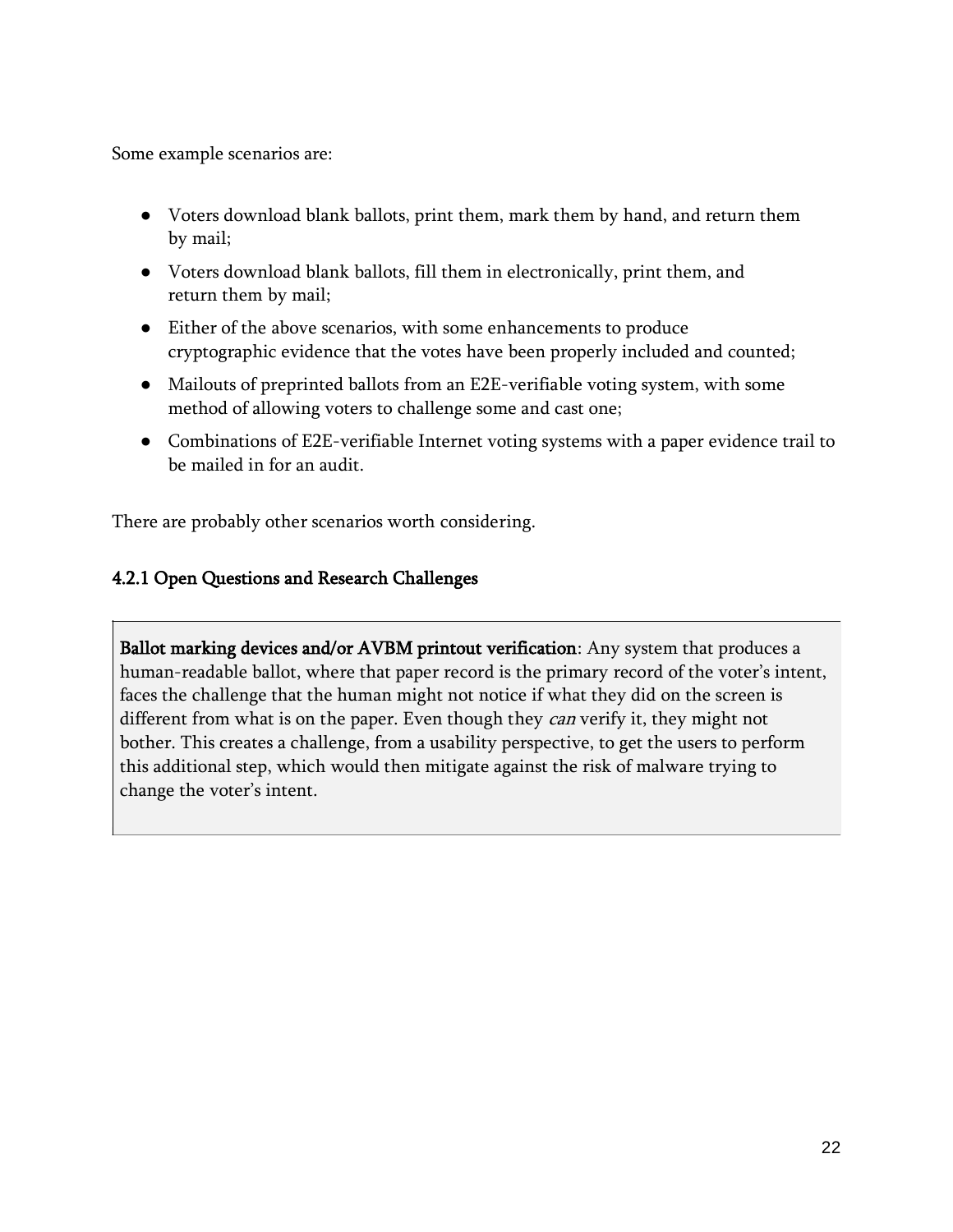Client-side platform security: In the AVBM case, or more generally, in any case where there is a computer between the voter and the record of their intent, we have to be concerned that the computer might have malware or even just software bugs. Such malware might try to compromise a voter's privacy, change the voter's recorded intent, or might simply fail to work. Any of these issues could be engineered by malware to achieve a partisan shift in the outcome of the election. This leads to a very general, and still very much open, challenge in computer security: verifying that a given computer is free of malware and/or that it is free of vulnerabilities that might allow for the introduction of malware.

There is a specific solution that is proposed for voting systems called *code voting*, where the voter receives a series of *codes*, ahead of the election, and only enters the codes for their chosen candidates. This makes it impossible for a computer to change the voter's intent because it never knows the codes for any but the chosen candidates. Code voting schemes, of course, require an independent channel to transmit these codes, and they appear to have weaker usability properties. However, the broad idea remains that we can design voting-specific solutions that avoid some risks of client malware without needing to solve the general-purpose problem. This area needs further research exploration.

Better E2E cryptographic technologies: Current E2E-verifiable voting technologies, such as Microsoft's ElectionGuard (Burt, 2019), are built on well-understood public-key cryptographic primitives that were established in the academic literature decades ago and are widely used in real systems today. Nonetheless, there are several interesting research challenges in making them better. For example, every modern E2E system relies on the selection of truly random numbers as part of the encryption process. If an adversary can predict these random values, then they can decrypt the ciphertexts without needing to know the cryptographic keys. This leads to a challenge of how we might have *verifiable* randomness, or otherwise leverage some specific property of voting systems to ensure the strength of how random numbers are selected.

Similarly, we expect that remote voting technologies will inevitably rely on remote authentication mechanisms commonly used on the Internet, like OpenID and OAuth. In a remote vote center or kiosk, it might be possible to conduct the user authentication on a separate computer from the voting machine. While it is natural to imagine an air gap to ensure no data about user identification flowing to the voting machine, there are interesting opportunities for allowing information across in controlled ways, such as to allow for *remote provisional voting*, where an election official would be able to include or exclude a vote based on the identity of the voter, while not being able to see that voter's preferences.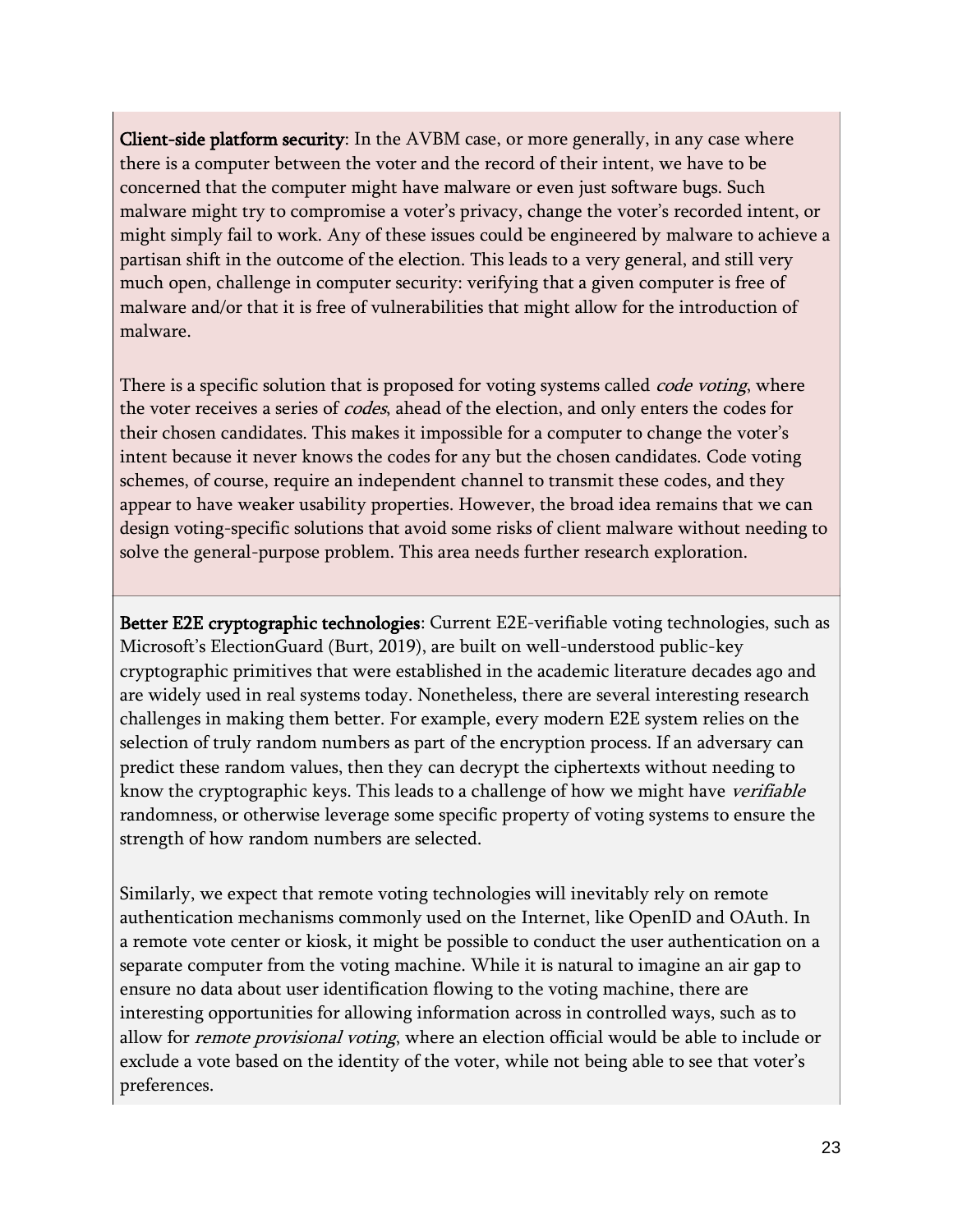Formal verification and correctness issues: When we ponder the design of a cryptographically verifiable election technology with ballots flowing through the postal mail and cryptographic receipts, we are fundamentally designing a *distributed system* protocol. There's a long history of these kinds of protocols having subtle issues discovered, sometimes decades after they were first proposed. In recent years, a variety of *formal* verification tools have become widely adopted to automatically discover these kinds of vulnerabilities. There are important research challenges to apply formal verification tools and techniques toward understanding the kinds of voting systems and networked pollbook systems that we're considering. Of particular interest, voting systems inevitably rely on a mix of different security guarantees at different stages of the tabulation process. Formal modeling and verification of the entire system, including steps performed by humans and computers, will help identify unstated assumptions or even unnecessary steps in these processes, allowing for both more efficient and more secure procedures.

Equity issues: It's entirely possible that we might reach a security conclusion that requires minimum platform levels for security purposes. This effectively excludes voters using older technologies. For example, if you are poor, you probably do not have the newest smartphone with the latest security features. This creates a difficult challenge where researchers need to identify mechanisms that have the desired security properties without simultaneously creating a barrier to voting.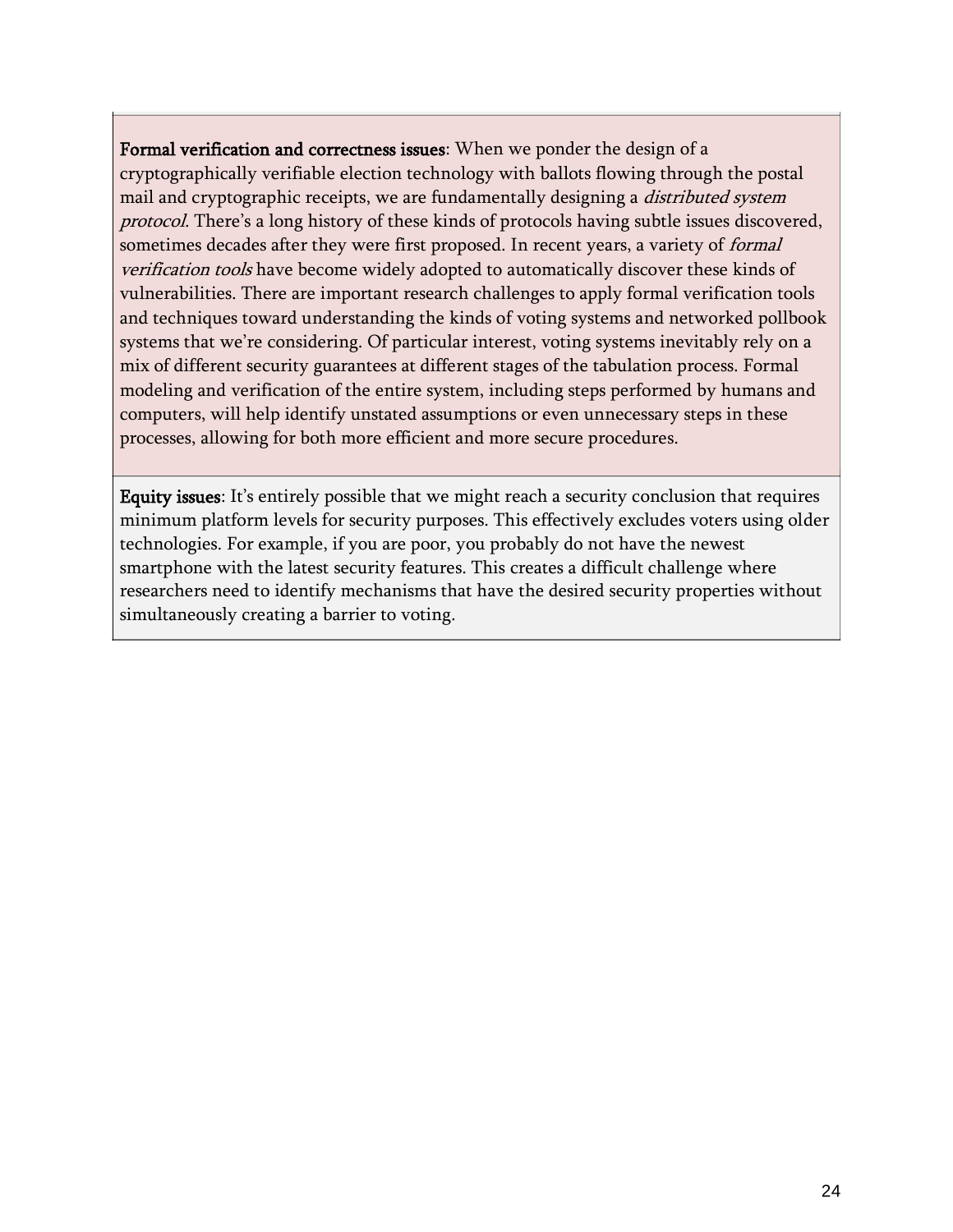# 5. Other Research Questions in Voting Systems

In the world of voting security, we could easily raise important concerns from adjacent fields that need to be addressed. This section briefly discusses some of these adjacent concerns and points the reader to additional information about them.

Once every decade states redraw their Congressional and legislative districts based on updated census information. This creates opportunities to draw these maps for partisan gains ("gerrymandering"). Understanding this process, and trying to define legal standards for "fair" maps is an active research area. (See Election Science: A Proposed NSF Convergence Accelerator, Alvarez et al., 2021.) Another important topic is voter registration, the process of determining who is and is not allowed to vote, and voter authentication, the process of determining that a person who presents to vote corresponds to a specific record in a voter registration database.

To the extent that voting systems are computer systems, they are subject to all the same issues with any computer systems that might have bugs, and they might be vulnerable to security exploits. Much of the research in electronic voting is focused on techniques that mitigate against bugs and vulnerabilities by providing external evidence that an election has the correct outcome. However, ongoing research into creating "high assurance" computer systems, both hardware and software, is certainly relevant to computerized voting systems. If we had techniques to provably write software without bugs or vulnerabilities and run it on hardware without bugs or vulnerabilities, and if these properties could be externally verified on running systems, then we would have correspondingly better and more reliable voting systems. Please see the related CCC quadrennial paper A Research Ecosystem for Secure *Computing* (Bliss et al. 2020a) for more information on high-level research challenges in computer security.

Similarly, misinformation and disinformation play an unfortunate and growing role in modern elections, among other topics in modern society. Please see the related CCC quadrennial paper An Agenda for Disinformation Research (Bliss et al. 2020b), which discusses the research needs in this area and possible interventions to limit the spread of disinformation.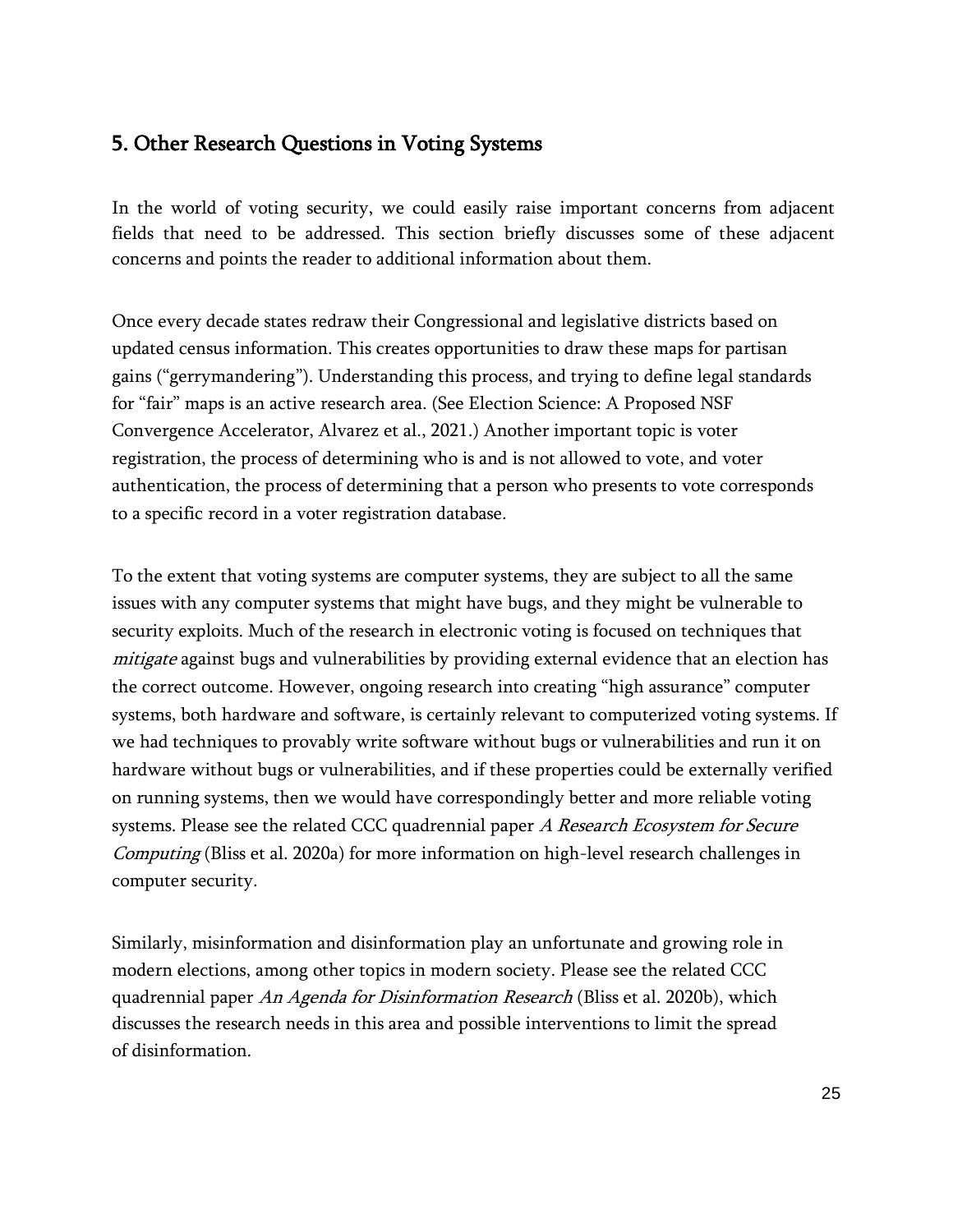Lastly, we note that there is an active and engaging research area called "social choice theory," which considers the design of exactly how voters might specify their preferences, the mathematics of how those votes are aggregated to determine winners, and the corresponding incentives that candidates might face to adjust their policies to attract more voters. It is certainly the case that some of these systems would be more complex to audit and verify than traditional systems, but if other voting designs become popular then researchers can and will explore methods to ensure that they can be audited and verified.

# 6. References and Related Work

Alvarez, R. M., Duchin, M., Macht, G., & Stewart, C., III. (2021). Election Science: A Proposed NSF Convergence Accelerator (No. 12). CalTech/MIT. https://vote.caltech.edu/reports/12

Appel, A. W., DeMilo, R. A., & Stark, P. B. (2020). Ballot-Marking Devices Cannot Ensure the Will of the Voters. Election Law Journal: Rules, Politics, and Policy, 19(3), 432–450.

Appel, A. W., & Stark, P. B. (2020). Evidence-Based Elections: Create a Meaningful Paper Trail, Then Audit. Georgetown Law Technology Review, 523(4), 523–541.

Bell, S., Benaloh, J., Byrne, M. D., DeBeauvoir, D., Eakin, B., Fisher, G., Kortum, P., McBurnett, N., Montoya, J., Parker, M., Pereira, O., Stark, P. B., Wallach, D. S., & Winn, M. (2013). STAR-Vote: A Secure, Transparent, Auditable, and Reliable Voting System. USENIX Journal of Election Technology and Systems, 1(1), 18–37.

Benaloh, J., Jones, D., Lazarus, E. L., Lindeman, M., & Stark, P. B. (2011). SOBA: Secrecypreserving Observable Ballot-level Audit. Electronic Voting Technology Workshop/Workshop on Trustworthy Elections (EVT/WOTE '11). https://static.usenix.org/events/evtwote11/tech/final\_files/Benaloh.pdf

Benaloh, J., Stark, P. B., & Teague, V. (2019). VAULT: Verifiable Audits Using Limited Transparency. https://www.stat.berkeley.edu/~stark/Preprints/vault19.pdf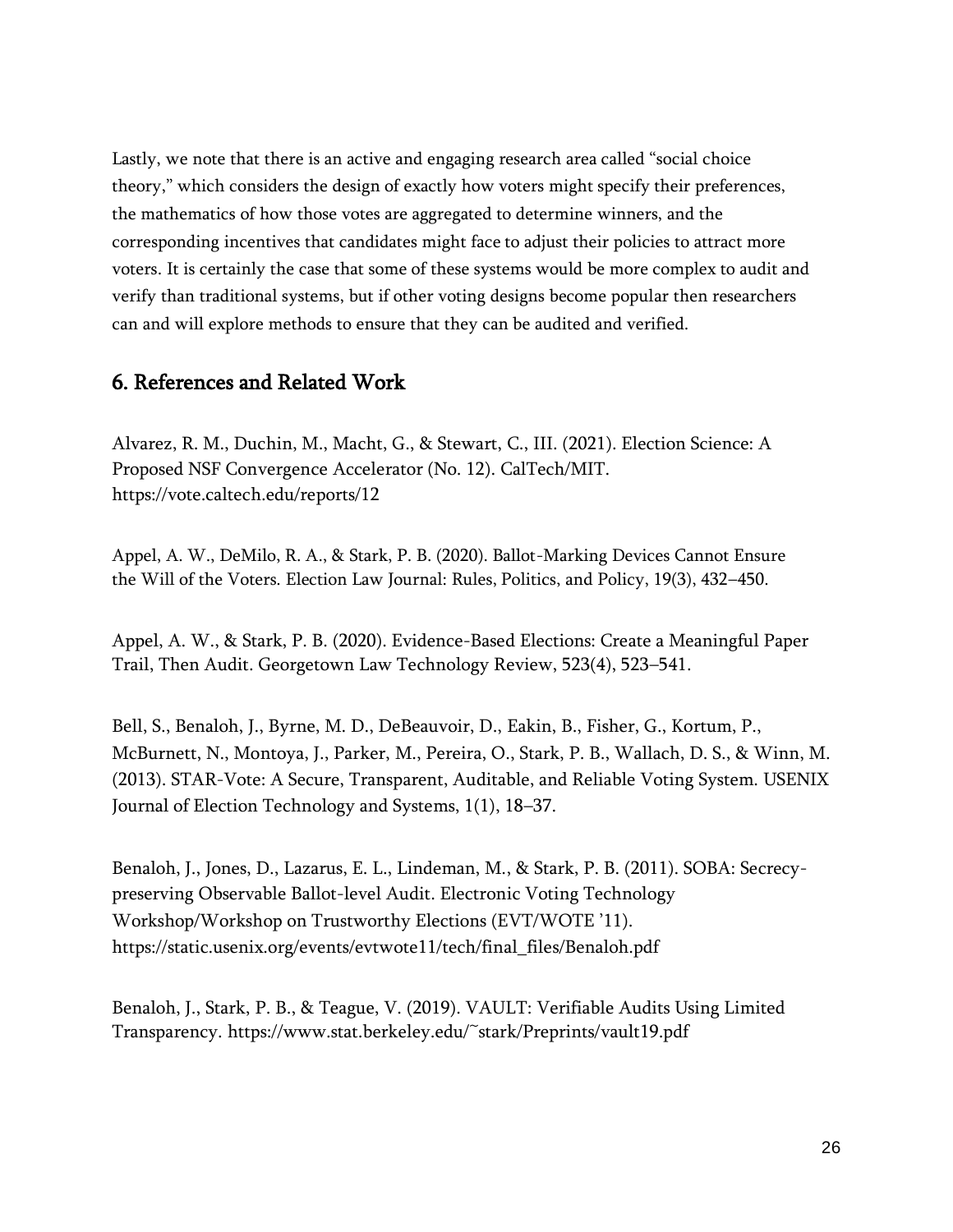Bernhard, M., Benaloh, J., Halderman, J. A., Rivest, R. L., Ryan, P. Y. A., Stark, P. B., Teague, V., Poorvi, V. L., & Wallach, D. S. (2017). Public Evidence from Secret Ballots. Electronic Voting, 84–109.

Bliss N., Gordon L., Lopresti D., Schneider F., & Venkatasubramanian S. (2020a). A Research Ecosystem for Secure Computing. https://cra.org/ccc/resources/ccc-ledwhitepapers/#2020-quadrennial-papers

Bliss N., Bradley E., Garland J., Menczer F., Ruston S., Starbird K., & Wiggins C. (2020b). An Agenda for Disinformation Research. https://cra.org/ccc/resources/ccc-ledwhitepapers/#2020-quadrennial-papers

Burt, T. (2019, May 6). Protecting democratic elections through secure, verifiable voting. https://blogs.microsoft.com/on-the-issues/2019/05/06/protecting-democraticelections-through-secure-verifiable-voting/

Chaum, D. (1981). Untraceable Electronic Mail, Return Addresses and Digital Pseudonyms. In Advances in Information Security (pp. 211–219). https://doi.org/10.1007/978-1-4615-0239-5\_14

Chaum, D., Carback, R., Clark, J., Essex, A., Popoveniuc, S., Rivest, R. L., Ryan, P. Y. A., Shen, E., & Sherman, A. T. (2008). Scantegrity II: End-to-End Verifiability for Optical Scan Election Systems using Invisible Ink Confirmation Codes. EVT, 8, 1–13.

Glazer, A. K., Spertus, J. V., & Stark, P. B. (2021). More Style, Less Work: Card-style Data Decrease Risk-limiting Audit Sample Sizes. Digital Threats: Research and Practice, 2(4). https://dl.acm.org/doi/pdf/10.1145/3457907

Higgins, M. J., Rivest, R. L., & Stark, P. B. (2011). Sharper p-Values for Stratified Election Audits. In Statistics, Politics, and Policy (Vol. 2, Issue 1). https://doi.org/10.2202/2151-7509.1031

Jamroga, W., Ryan, P.Y.A.,Schneider, S., Schürmann, C., & Stark, P.B. (2022). A Declaration of Software Independence, in Festschrift for Joshua Guttman, Springer-Nature, to appear.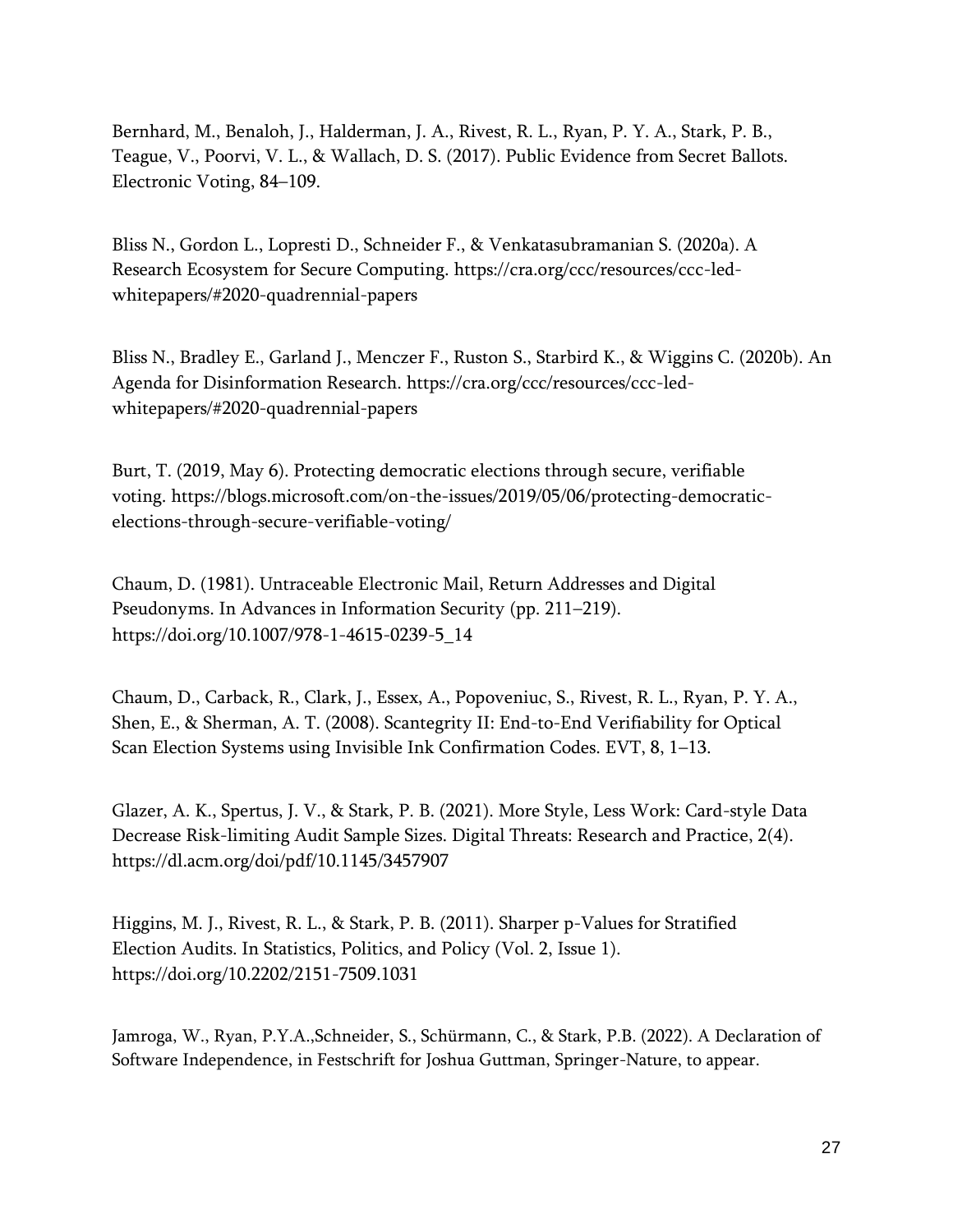Kulyk, O., Henzel, J., Renaud, K., & Volkamer, M. (2019). Comparing "Challenge-Based" and "Code-Based" Internet Voting Verification Implementations. In Human-Computer Interaction – INTERACT 2019 (pp. 519–538). https://doi.org/10.1007/978-3-030-29381-9\_32

Lindeman, M., & Stark, P. B. (2012). A Gentle Introduction to Risk-Limiting Audits. IEEE Security & Privacy (Vol. 10, Issue 5, pp. 42–49). <https://doi.org/10.1109/msp.2012.56>

National Academies of Sciences, Engineering, and Medicine. (2018). Securing the Vote Protecting American Democracy. The National Academies Press. https://www.nationalacademies.org/our-work/the-future-of-voting-accessiblereliable-verifiable-technology

Ottoboni, K., Bernhard, M., Halderman, A., Rivest, R.L., and Stark, P.B. (2019). Bernoulli Ballot Polling: A Manifest Improvement for Risk Limiting Audits, Proceedings of the 4th Annual Workshop on Advances in Secure Electronic Voting (Voting'19).

Ottoboni, K., Stark, P. B., Lindeman, M., & McBurnett, N. (2018). Risk-Limiting Audits by Stratified Union-Intersection Tests of Elections (SUITE). In Electronic Voting (pp. 174– 188). https://doi.org/10.1007/978-3-030-00419-4\_12

Rivest, R. L., & Wack, J. P. (2008). On the notion of "software independence" in voting systems. Philosophical Transactions. Series A, Mathematical, Physical, and Engineering Sciences, 366(1881), 3759–3767.

P. Y. A. Ryan, D. Bismark, J. Heather, S. Schneider and Z. Xia. (2009). Prêt à Voter: a Voter-Verifiable Voting System. In IEEE Transactions on Information Forensics and Security (Vol. 4, No. 4, pp. 662-673). doi: 10.1109/TIFS.2009.2033233.

Sasse, M. A., & Rashid, A. (2019). Human Factors Knowledge Area Issue 1.0. https://www.cybok.org/media/downloads/Human\_Factors\_issue\_1.0.pdf

Stark, P. B. (2008). Conservative statistical post-election audits. In The Annals of Applied Statistics (Vol. 2, Issue 2). https://doi.org/10.1214/08-aoas161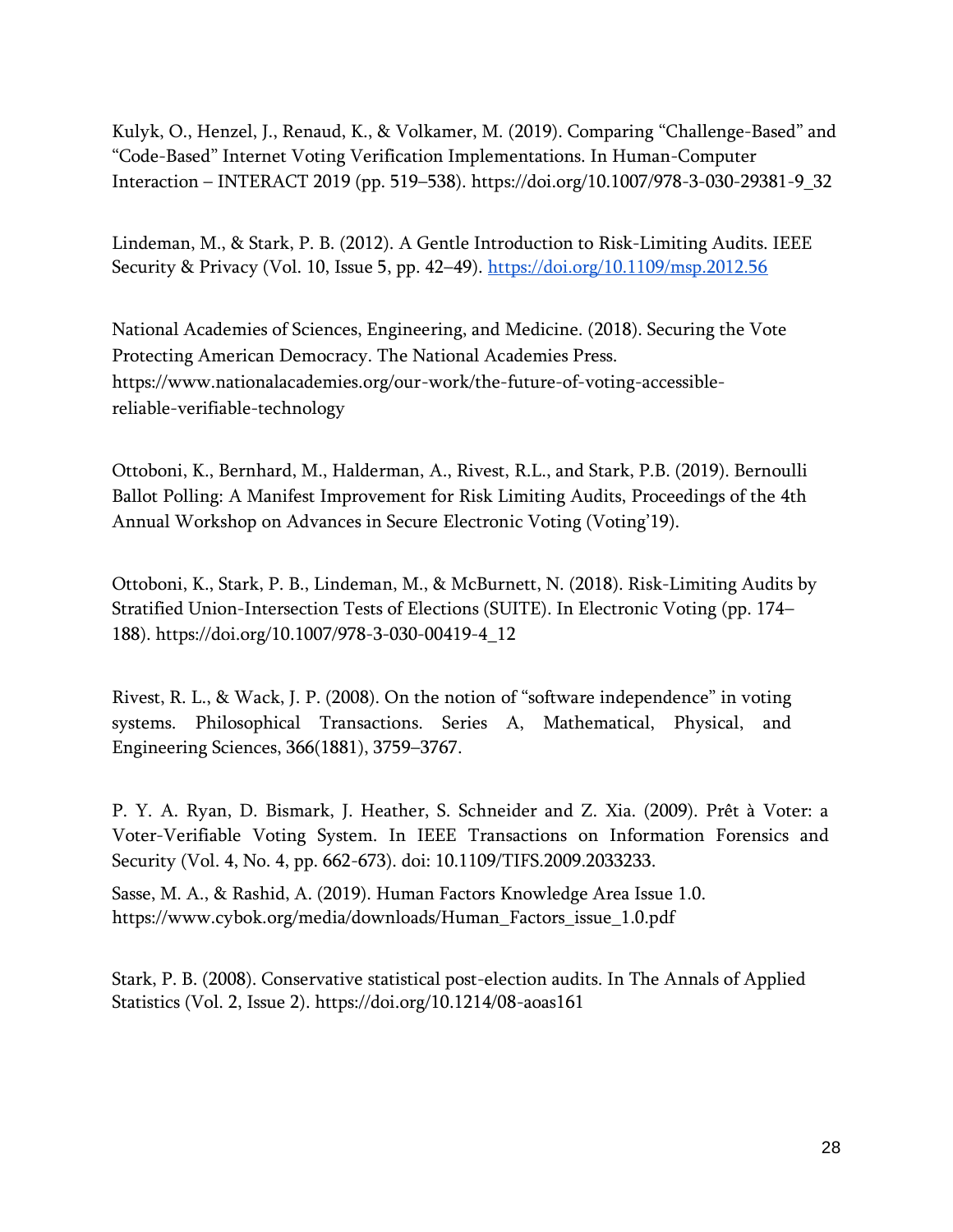Stark, P. B. (2009). CAST: Canvass Audits by Sampling and Testing. In IEEE Transactions on Information Forensics and Security (Vol. 4, Issue 4, pp. 708–717). https://doi.org/10.1109/tifs.2009.2034210

Stark, P. B. (2020). Sets of Half-Average Nulls Generate Risk-Limiting Audits: SHANGRLA. In Financial Cryptography and Data Security (pp. 319–336). https://doi.org/10.1007/978-3- 030-54455-3\_23

Stark, P. B., & Wagner, D. (2012). Evidence-Based Elections. In IEEE Security & Privacy (Vol. 10, Issue 5, pp. 33–41). https://doi.org/10.1109/msp.2012.62

Tuinstra, D., & Benaloh, J. (1994). Receipt-Free Secret-Ballot Elections. STOC '94 Proceedings of the Twenty-Sixth Annual ACM Symposium on Theory of Computing, 544– 553.

Ville, J. (1939). Étude critique de la notion de collectif, Monographies des Probabilités, 3, Gauthier-Villars, Paris.

Volkamer, M., & Renaud, K. (2013). Mental Models – General Introduction and Review of Their Application to Human-Centred Security. In Number Theory and Cryptography (pp. 255–280). Springer, Berlin, Heidelberg.

Wald, A. (1945). Sequential Tests of Statistical Hypotheses. The Annals of Mathematical Statistics, 16(2), 117–186.

Waudby-Smith, I., Stark, P. B., & Ramdas, A. (2021). RiLACS: Risk Limiting Audits via Confidence Sequences. In R. Krimmer, M. Volkamer, D. Duenas-Cid, O. Kulyk, P. Rønne, M. Solvak, & M. Germann (Eds.), 6th International Joint Conference, E-Vote-ID 2021, Virtual Event, October 5–8, 2021, Proceedings. Springer International Publishing. Retrieved December 13, 2021, from https://www.springerprofessional.de/en/rilacs-risk-limiting-auditsvia-confidence-sequences/19702902

Zagórski, F., McClearn, G., Morin, S., McBurnett, N., & Vora, P. L. (2021). Minerva– An Efficient Risk-Limiting Ballot Polling Audit. Proceedings of the 30th USENIX Security Symposium, 3059–3076.